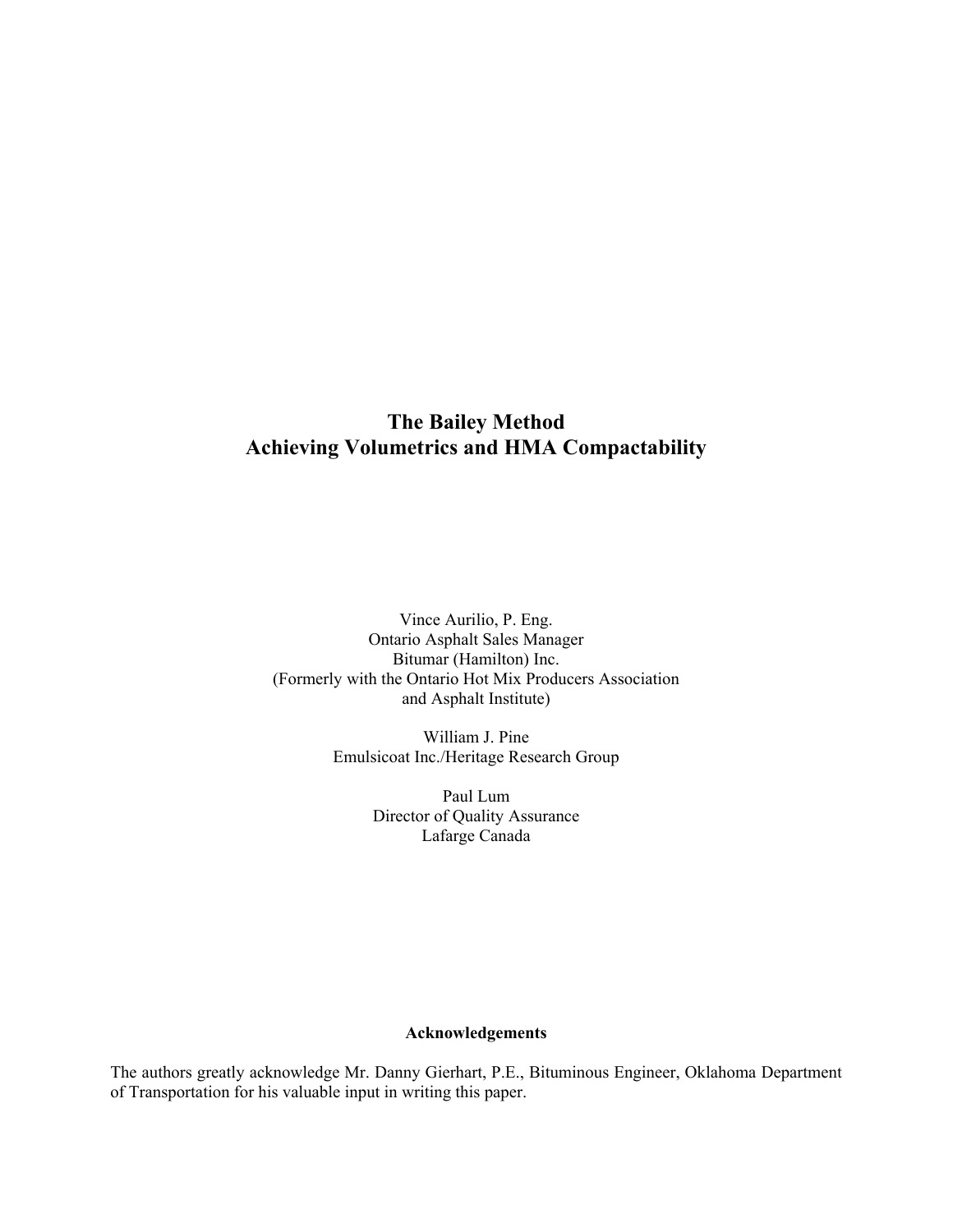#### **ABSTRACT**

After decades of use, we have gained a lot of valuable experience with the Marshall mix design method. Accordingly there is a degree of comfort in working with the Marshall method in designing mixes. While there has been some guidance on the use of coarse and fine Superpave mixes, at this time, designers are still struggling with mix designs and have to conduct numerous trials to select the proper aggregate blend. A better way to speed up the process and understand the mixes that are being produced is needed.

The Bailey method was originally developed by Robert D. Bailey of the Illinois Department of Transportation in the early 1980s. It is a practical tool that has been successfully utilized for developing and analyzing hot asphalt mixes in the lab and field. The Bailey method provides a good starting point for mix design and an invaluable aid when making adjustments at the plant to improve air voids, VMA and the overall workability of the mix, whether you are using Marshall or Superpave. The paper describes the methodology in detail with some real life examples to help mix designers and contractors better understand the mixes that are currently being used across Canada.

#### **RÉSUMÉ**

Après des décades d'utilisation, nous avons acquis beaucoup d'expérience valable avec la méthode Marshall de formulation des enrobés. Par conséquent, il existe un certain degré de confort à travailler avec la méthode Marshall pour la formulation des enrobés. Bien qu'il y ait eu certaines directives dans l'utilisation des enrobés Superpave grossiers et fins, à ce jour, les concepteurs ont encore de la difficulté avec les formulations d'enrobés et doivent faire plusieurs essais pour choisir le bon mélange de granulats. On a besoin d'un meilleur moyen pour accélérer le processus et comprendre les enrobés qui sont produits.

La méthode Bailey a été développée par Robert T. Bailey du Ministère des Transports de l'Illinois au début des années 1980. C'est un outil pratique qui a été utilisé avec succès pour développer et analyser les enrobés bitumineux à chaud en laboratoire et au chantier. La méthode Bailey constitue un bon point de départ pour la formulation des enrobés et une aide inestimable pour faire les ajustements à la centrale pour améliorer les vides, le VAM et la maniabilité générale de l'enrobé, que l'on utilise Marshall ou Superpave. L'article décrit en détail la méthodologie avec des exemples réels pour aider les concepteurs et les entrepreneurs à mieux comprendre les enrobés qui sont couramment utilisés à travers le Canada.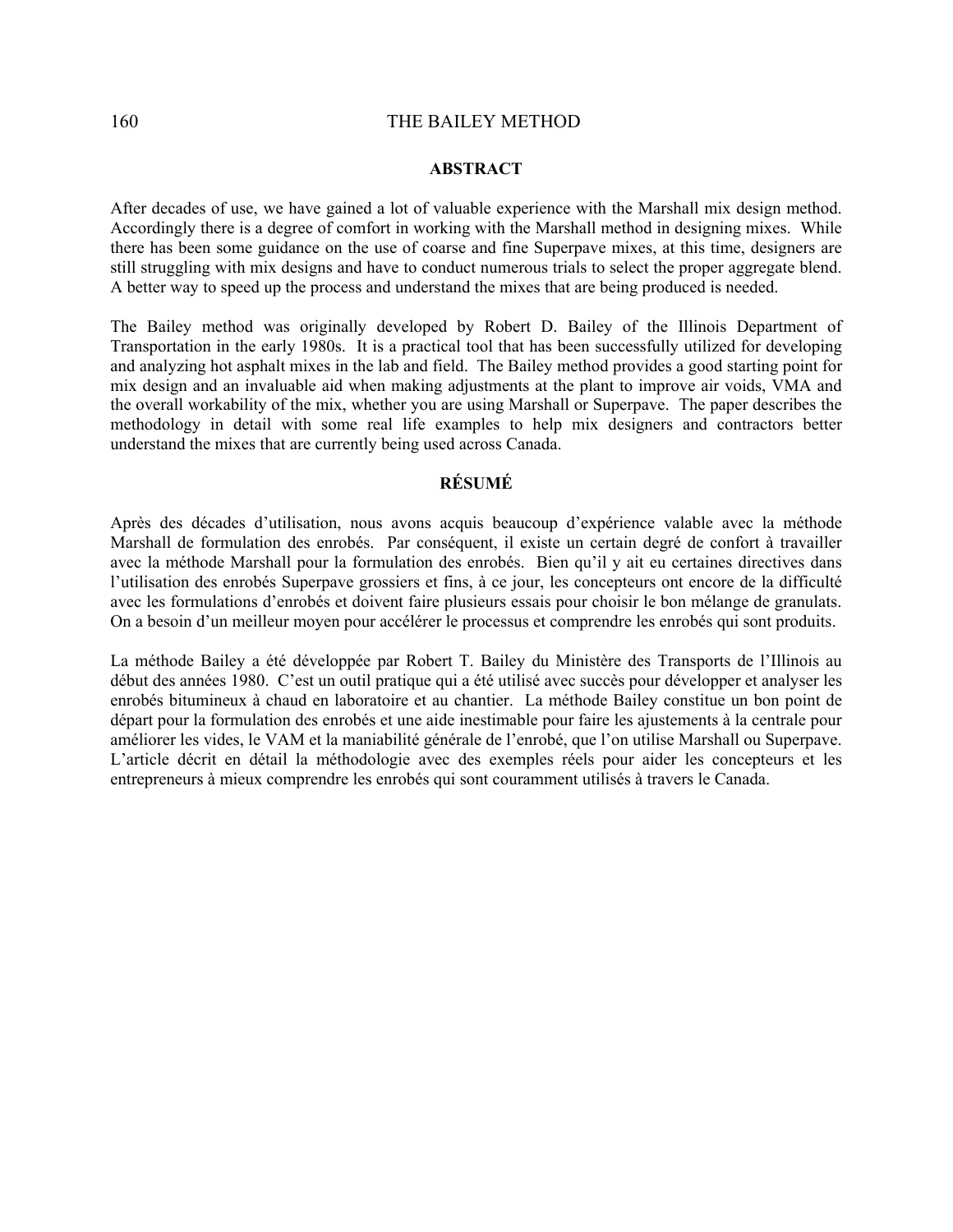#### **1.0 INTRODUCTION**

The move to Superpave<sup>TM</sup> (Superpave) in Ontario over the last few years has had a real impact on the mix design process and some concerns have been raised regarding the overall speed of implementation. At a glance these issues may be somewhat surprising given that designers have worked with Marshall mixes for many years and have gained a wealth of experience with the methodology. The general thought was that most of the mixes in Ontario would meet the Superpave criteria and the transition would be relatively easy. A limited study conducted in 2002 by the Ontario Ministry of Transportation (MTO) indicated that this would likely be true for the more conventional mix types but that it would be more onerous to achieve the desired volumetric properties for the premium mixes used for high traffic applications [1]. However, and for what ever the reason, relating that understanding to Superpave has had its share of trials and tribulations. In many instances, designers have had to complete numerous trials (in some cases too many to mention) to produce a good mix. This has become an extremely inefficient process and frustrating for a designer working with Superpave for the first time.

To get a better understanding of these concerns, the Ontario Hot Mix Producers Association (OHMPA) conducted a survey of its members in 2005 [2]. Some of the mix problems encountered with respect to meeting the Superpave requirements are shown in Figure 1. Other concerns related to factors such as limiting aggregate use (primarily natural sands) and/or changes to aggregate production/properties were also expressed. The excessive time to complete mix designs was also raised as a common problem. From the responses, it was quite clear that not everyone was at the same level and that further education/training was necessary. This has lead to an increased focus on Superpave courses and Bailey method workshops in Ontario.



**Figure 1. Excerpt from 2005 Ontario Hot Mix Producers Association Superpave Survey**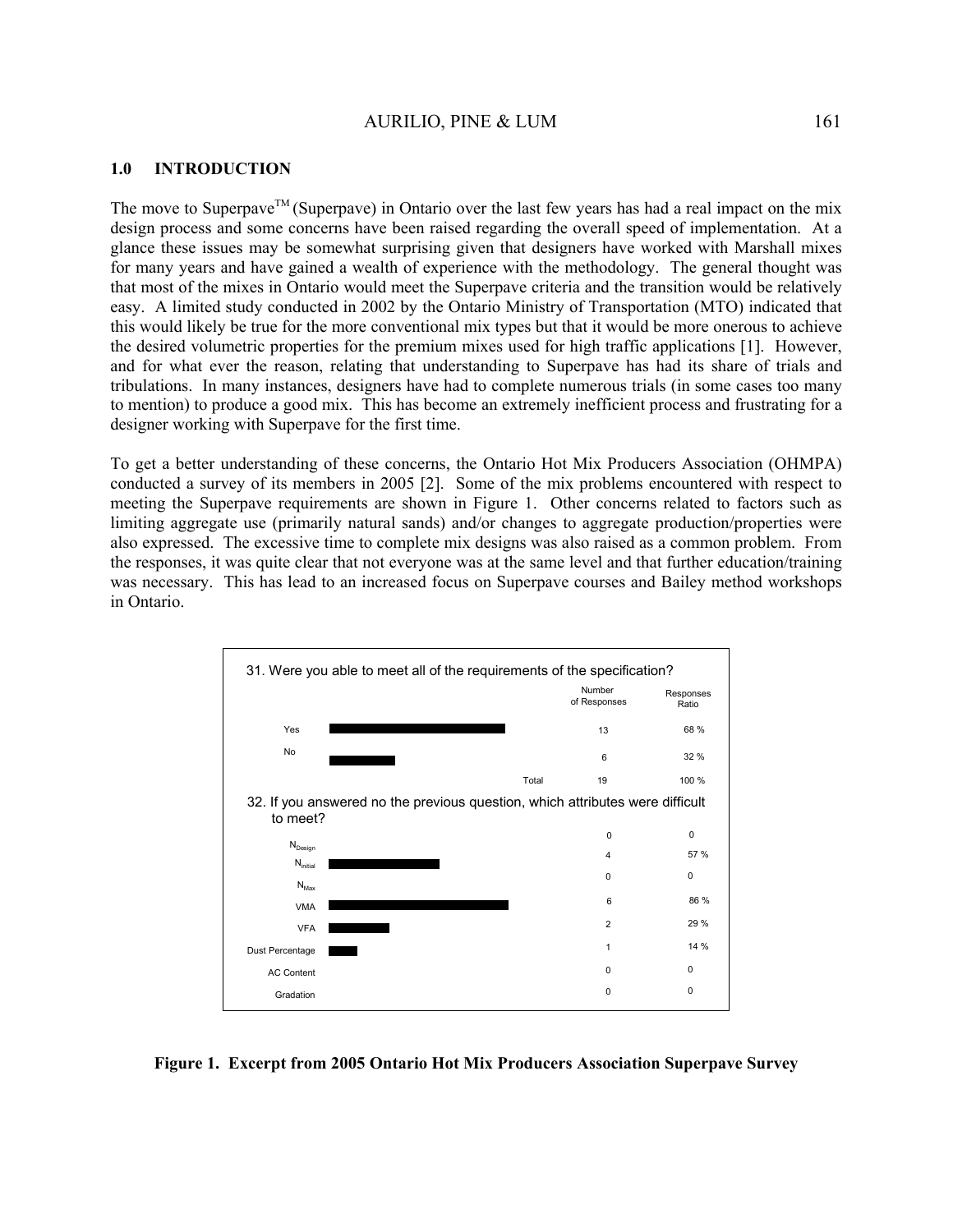Nevertheless, while there has been some guidance on the use of coarse and fine mixes, the process has been largely trial and error. The reality is that many designers are still on the low end of the learning curve and consequently, there are still a lot of questions yet to be answered. For example, should the mix be designed on coarse or fine side? How will this mix work in the field (will it segregate, will it be difficult to compact, or difficult to achieve sufficient Voids in Mineral Aggregate (VMA)?) and more importantly, how will the mix perform?

The Bailey method provides this much needed assistance to the designer to ensure that mixes are designed to provide resistance to rutting and long durability or long term performance with the aggregates available. Congruently, the mix must be fairly simple to produce and workable in the field to facilitate achieving good density. It is also envisioned that the Bailey method will provide some insight into aggregate production to further improve this process in Ontario.

### **2.0 BACKGROUND**

Since it's inception a lot of work has been done to validate the basic concept and in recent years the methodology has been greatly advanced by the efforts of Bill Pine, Heritage Research Group [3]. Essentially, the "Bailey Method of Gradation Selection" is a tool for developing and analyzing blend gradations in the lab and field. It gives designers and contractors a better appreciation of aggregate packing and its influence on mix volumetrics and compactability. The method includes guidelines for evaluating aggregates and the aggregate blend by volume, as well as by weight, and makes provision for the use of Reclaimed Asphalt Pavement (RAP). It is also should be noted that the Bailey Method is not just for Superpave. It works just as well for designing Marshall mixes.

The focus of the Bailey method is aggregate packing. In order to better understand aggregate packing, we need to determine what particles form the coarse aggregate structure and which ones fit into the voids created within that structure. The packing characteristics are determined by several factors: the shape, strength and texture of the aggregates, the combined blend gradation, and the type and amount of compactive effort (e.g. Marshall vs. gyratory compaction).

Cubical particles, for example, form a denser configuration than flat and elongated particles. Smooth particles slide together more easily than those with a rough surface texture. The gradation, the mix between various size particles, also influences how a mix packs since the smaller particles fill the voids created by bigger particles. Similarly, aggregates of varying strength compact differently depending on how they behave when compacted. For instance, in a fine mix the strength of the fine aggregate plays a much more important role than in a coarse graded mix.

Ultimately, the Bailey method allows the designer to select an aggregate skeleton that will be more resistant to permanent deformation and to adjust the VMA by changing the packing of the coarse and fine aggregates to ensure that the mix has sufficient asphalt binder. Perhaps this has lead to some of the concerns in Ontario. Inherently, Superpave has reemphasized the need to design mixes with sufficient VMA and this has heightened the need for a better understanding of the overall mix design process.

#### **3.0 THE BAILEY METHOD PRINCIPLES**

There are four key principles to consider with the Bailey Method: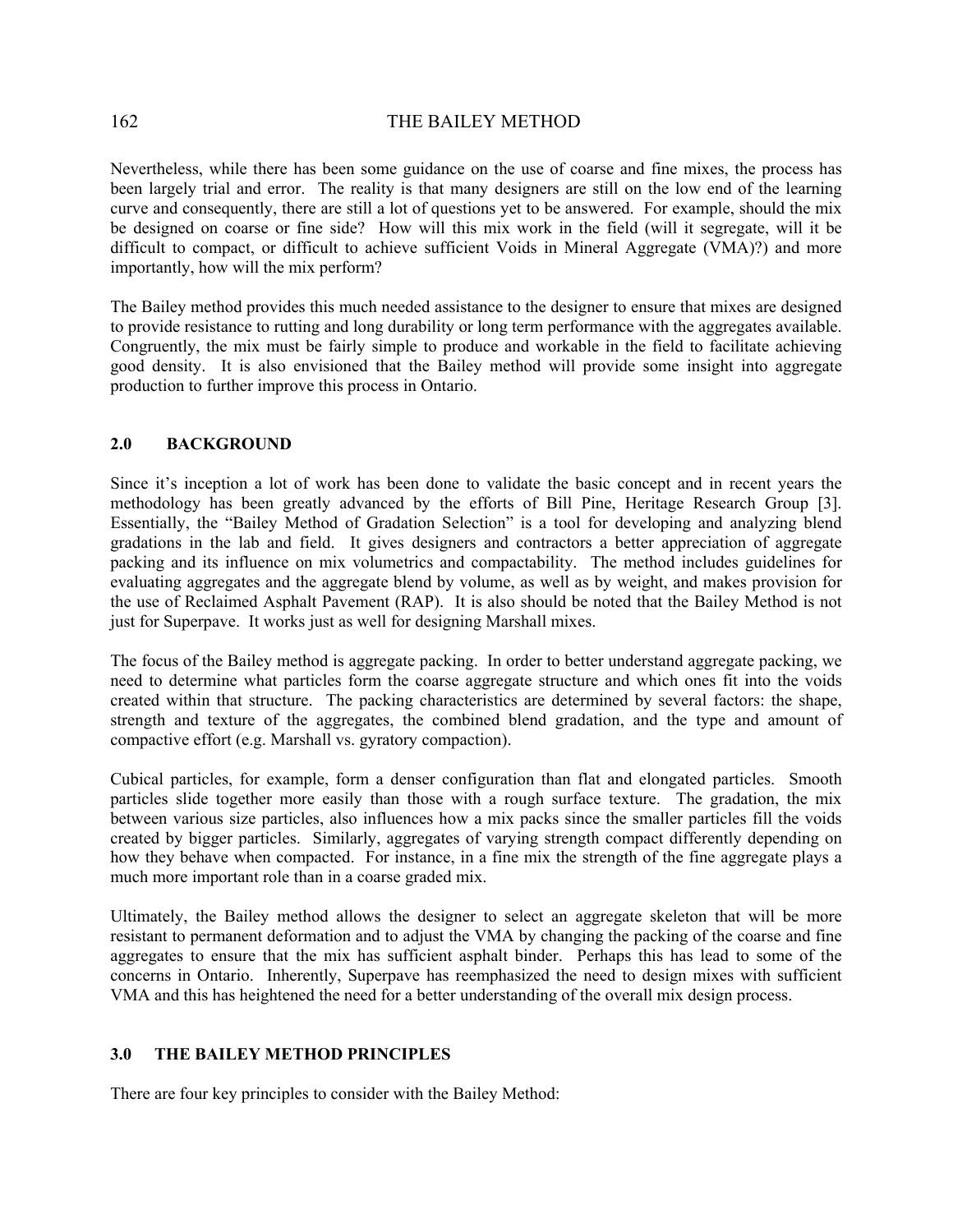- 1) Determine what is coarse and fine, what creates voids and what fills them, and which one is in control of the aggregate structure (i.e., the coarse aggregate or the fine?).
- 2) The packing of the coarse fraction influences the packing of the fine fraction.
- 3) The fine aggregate coarse fraction relates to the packing of the overall fine fraction in the combined blend.
- 4) The fine aggregate fine fraction relates to the packing of the fine portion of the gradation in the blend.



**Figure 2. The Four Bailey Method Principles** 

Figure 2 depicts the four principles on a typical gradation curve for a coarse-graded mix. The process of evaluating the mix or combining the aggregates looks at each portion (fraction) of the gradation curve separately. Each of these four principles plays a specific role in aggregate packing or VMA. These principles also relate to compactability and segregation susceptibility in the field and to estimate expected changes in VMA or air voids from one design trial to the next, or from one Quality Control (QC) sample to the next.

The first step is to determine what is considered coarse and fine for a given blend. The 4.75 mm sieve size has been commonly used to differentiate between the coarse and fine aggregate. This is commonly referred to as the "split". However, the Bailey Method defines the average void size as 0.22 times the Nominal Maximum Particle Size (NMPS). It should be noted that NMPS is equivalent by definition to the Nominal Maximum Aggregate Size (NMAS) used in the Superpave system. The value of 0.22 was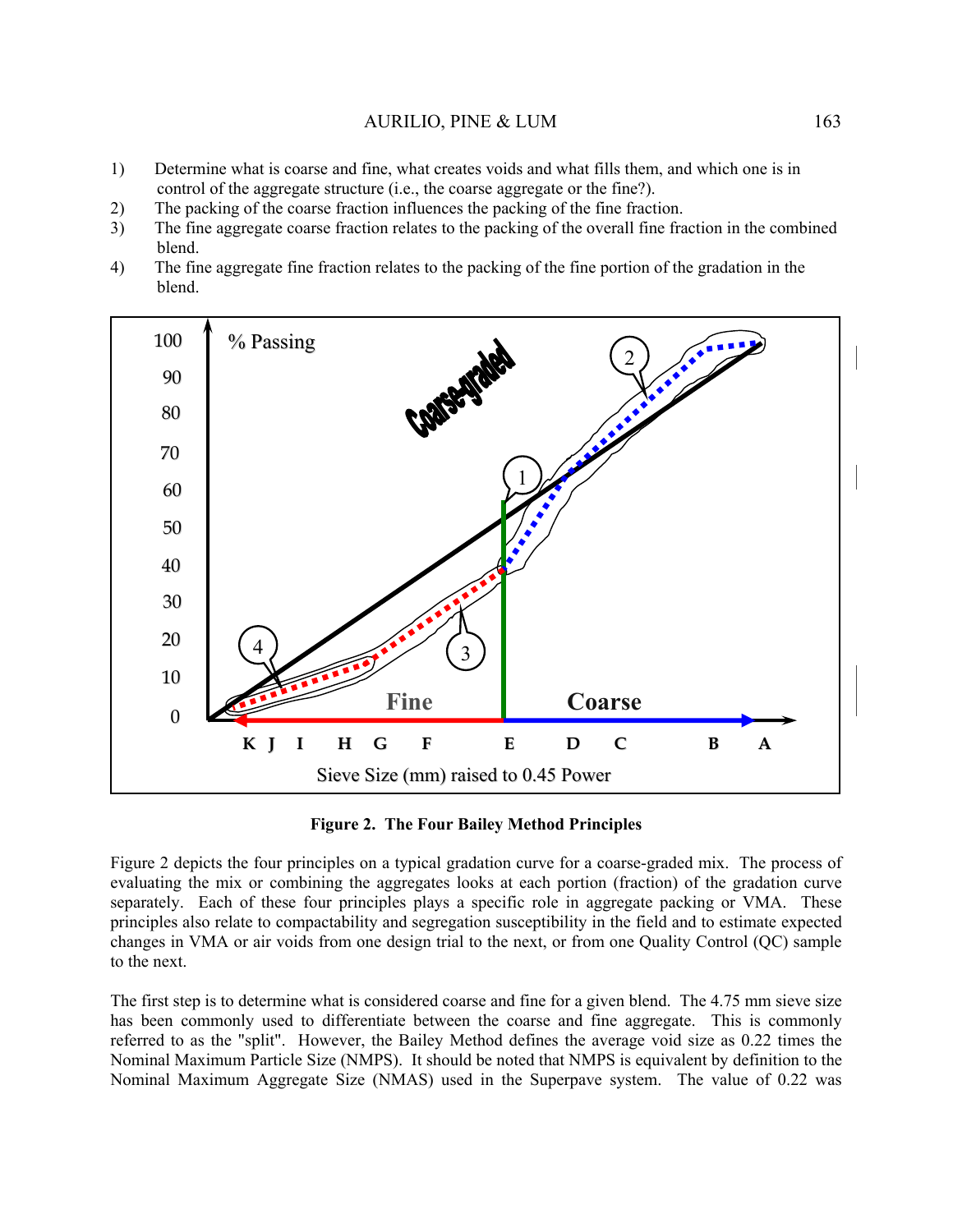determined by analyzing the packing of different particle shapes with two and three-dimensional models similar to Figure 3. This is the equation used in the Bailey Method to determine the break between coarse and fine in a combined blend gradation and is also used to determine the break between coarse and fine in an individual aggregate.

The Primary Control Sieve (PCS) that we will use is the closest sieve to the result of 0.22 x NMPS as shown in Table 1. This is a very important relationship to remember.



**Figure 3. Two-Dimensional Aggregate Packing Model**  (NMPS = Nominal Maximum Particle Size)

|  | <b>Table 1. Primary Control Sieve Sizes</b> |  |  |  |
|--|---------------------------------------------|--|--|--|
|--|---------------------------------------------|--|--|--|

| Mixture NMPS       | <b>NMPS x 0.22</b> | Primary Control<br>Sieve |
|--------------------|--------------------|--------------------------|
| 37.5mm             | 8.250mm            | $9.5$ mm                 |
| 25.0 <sub>mm</sub> | 5.500mm            | 4.75mm                   |
| 19.0 <sub>mm</sub> | 4.180mm            | 4.75mm                   |
| $12.5$ mm          | 2.750mm            | 2.36mm                   |
| $9.5$ mm           | 2.090mm            | 2.36mm                   |
| 4.75mm             | 1.045mm            | 1.18mm                   |

Note: NMPS = Nominal Maximum Particle Size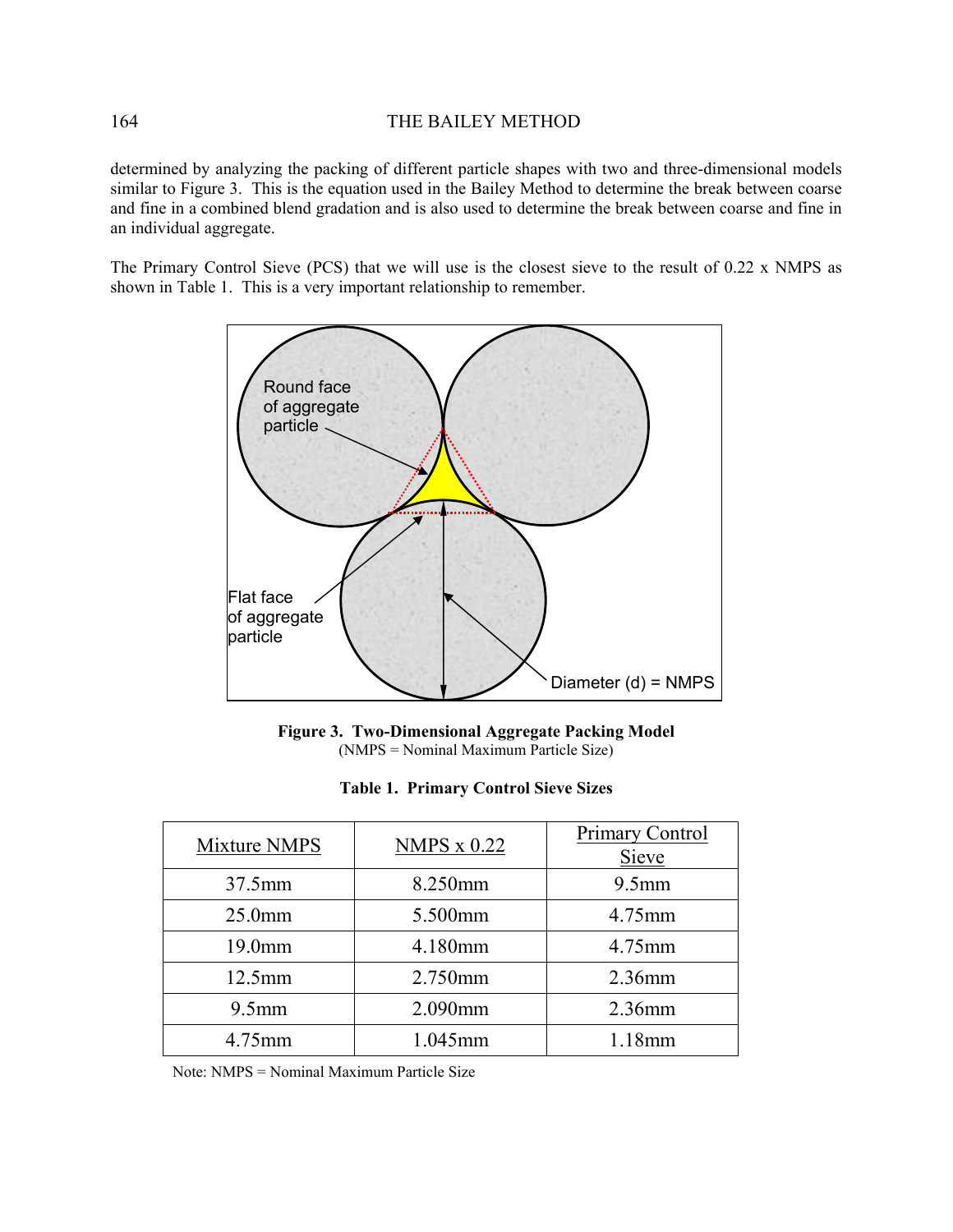The next step is to evaluate the coarse and fine fractions by volume. This allows the designer to control the volumes of coarse and fine fractions according to the mix type (i.e., fine-graded, coarse-graded, or Stone Mastic Asphalt (SMA)). This starts by first evaluating the individual aggregates by volume. This provides the designers additional information about the volume of solids in the coarse fraction and the volume of voids it contains. Keep in mind that the coarse fraction or larger particles in the blend create the voids and the smaller particles or the fine fraction fills the voids.

The Bailey method uses the unit weight test based on the American Association of State Highway and Transportation Officials (AASHTO) T 19 to determine the Loose Unit Weight (LUW) and the Rodded Unit Weight (RUW) of each individual stockpile used in the mix. For each material the entire gradation, of a representative, oven dried sample is used to determine the volume of voids. A unit weight metal bucket with a 0.00708 cu. m (1/4 cu. ft.) volume is used to determine the loose voids, (i.e., with no compactive effort) of the coarse aggregate as shown in Photograph 1. The RUW is conducted with the same unit weight bucket and applying a standard compactive effort to the sample. For this test, the sample is placed in the bucket in three equal lifts and each layer is rodded 25 times. The LUW and RUW voids typically range between 43-49 percent and 37-43 percent, respectively, for coarse aggregate stockpiles.



**Photograph 1. Bill Pine in Action - Demonstrates Fine Aggregate Unit Weight Test at the First Bailey Course Held in Ontario**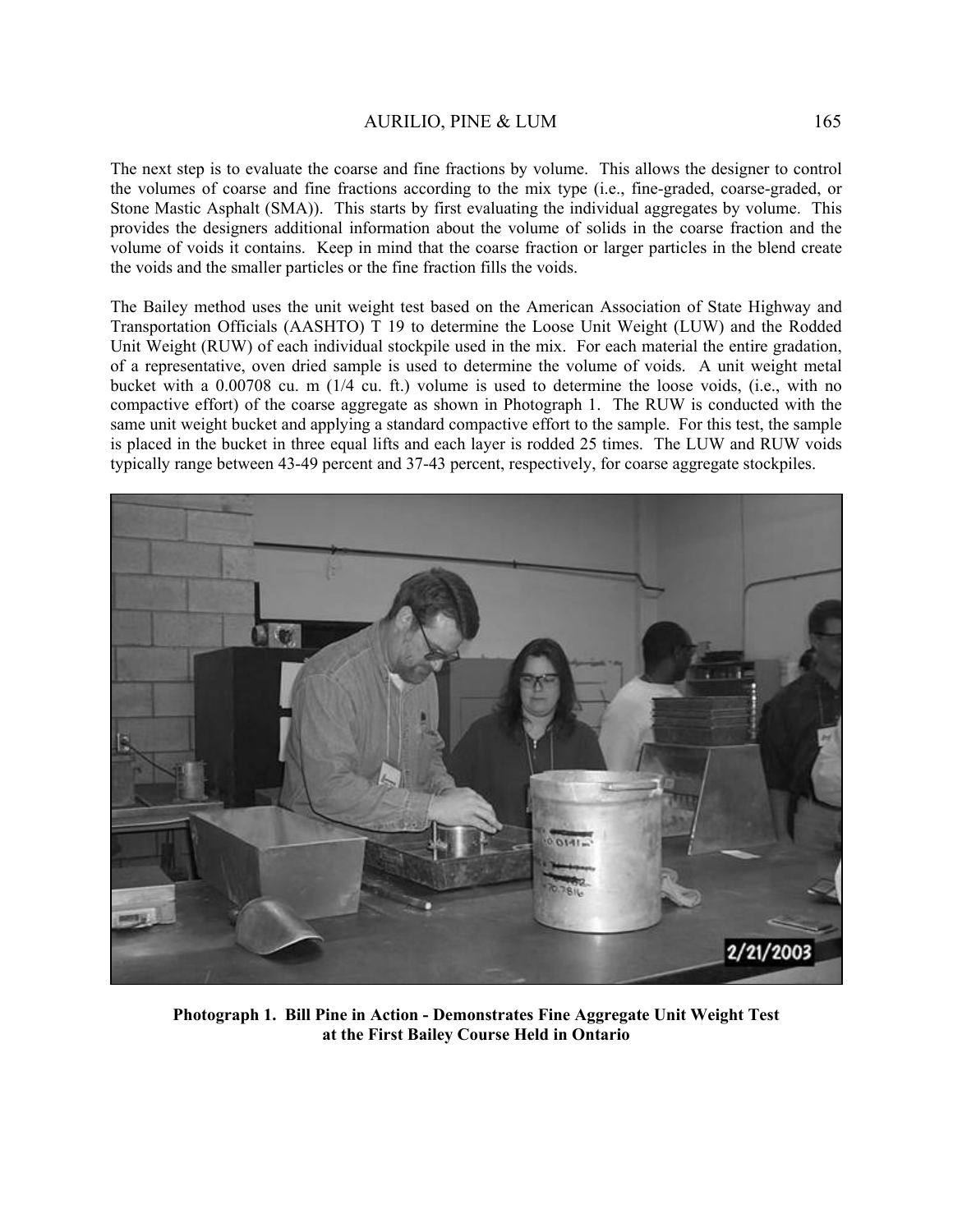The LUW and RUW for a fine aggregate (4.75 mm NMPS or smaller) is conducted using the same general procedure except with a standard Proctor mold with a 0.00094 cu. m (1/30th cu. ft.) volume. Typical ranges for the LUW and RUW voids are 35-43 percent and 28-36 percent, respectively, for fine aggregate stockpiles.

Unit weight tests are not performed on RAP (including recycled shingles), Bag House Fines (BHF), Mineral Filler (MF), or hydrated lime. RAP is typically continuously graded. Therefore, it normally doesn't contribute the majority of its gradation to one fraction of the combined blend (coarse or fine). Also, it would require a significant amount of extractions or ignition oven burns to produce enough RAP aggregate for the unit weight tests. The RAP aggregate would likely also have to be fractionated at the PCS of the combined blend so that one fraction could be treated as coarse and the other as fine. Additionally, determining an accurate Bulk Specific Gravity  $(G_{sb})$  of either fraction would be questionable due to changes to the aggregate characteristics from either the extraction or burn process. As far as BHF's, MF, and hydrated lime the amount used within a combined blend is typically minimal, along with the fact that an Apparent Specific Gravity  $(G_{sa})$  is typically determined rather than a  $G_{sb}$ , which would alter the void calculations for the unit weight tests.

### **3.1 Defining the Mix Type**

Having determined the coarse and fine fraction of the mix, we now need to determine the volume of voids within the coarse aggregate. This will dictate the appropriate volume of fine aggregate to use for the type of mix we are designing. The Loose Unit Weight (LUW) is the minimum density required (with no compactive effort) for particle-to-particle contact and is considered the beginning of coarse aggregate interlock for coarse-graded mixes. From this we can calculate the volume of voids at the loose condition.

The Rodded Unit Weight (RUW) represents an increase in the amount of coarse aggregate in a unit volume after compaction. This represents a reference point for coarse-graded SMA mixes. Under most conditions, a coarse graded dense mix should not be designed with this high a coarse aggregate volume due to possible compactability problems. Again, we can use the RUW to calculate the volume of voids at the rodded condition.

The LUW and the RUW are the references used to pick the Chosen Unit Weight (CUW), which establishes the volume of coarse aggregate in a blend. A fine-graded mix has a volume of fine aggregate that exceeds the volume of voids in the coarse aggregate structure. Since the load is primarily carried by the fine aggregate, the strength of the fine aggregate becomes much more important. For fine-graded mixes we suggest 90 percent or less LUW.

A coarse-graded mix uses the coarse aggregate skeleton to carry more of the load but also uses some of the strength from the fine aggregate. For coarse-graded mixes we suggest a CUW in the range of 95-105 percent LUW.

Stone Mastic Asphalt relies almost completely on the coarse aggregate skeleton for its structural capacity with the fine aggregate, asphalt cement, mineral filler, and fibres acting as mastic to fill the voids for durability. For SMA mixes, we want to design above the RUW to ensure a Coarse Aggregate (CA) skeleton. Our experience to date has found a range of 110 to 125 percent RUW generally works well. The suggested ranges for each mix type are shown in Figure 4. Note that SMA references the RUW condition of the coarse aggregate, while coarse-graded and fine-graded mixes reference the LUW condition.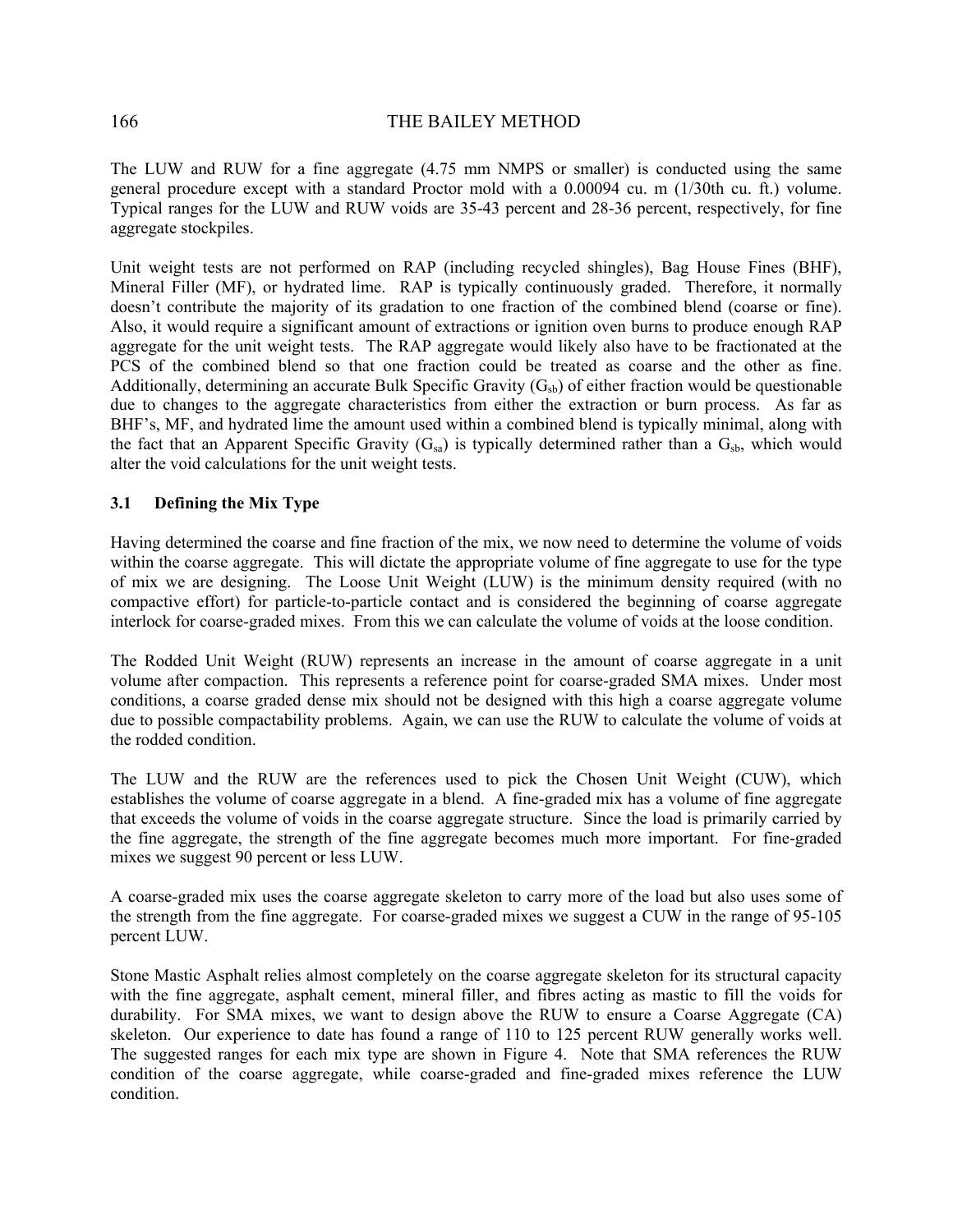

**Figure 4. Chosen Unit Weight Ranges by Mix Type** 

(LUW = Loose Unit Weight, RUW = Rodded Unit Weight, CUW = Chosen Unit Weight)

### **3.2 Developing the Combined Aggregate Blend**

After gathering the typical information for the individual aggregates (gradation, specific gravity, etc.) and performing the unit weight tests, a combined blend can be developed and evaluated with respect to the four main principles of the Bailey Method, prior to actually blending the mix in the laboratory. The following steps [4] outline the general procedures for developing and evaluating a trial blend:

# **3.2.1 Step 1: Determine the Mix Type and NMPS**

The NMPS is typically a function of the specification requirements. Mix type (coarse-graded or finegraded) may also be a function of the specifications (i.e., gradation bands) but is typically up to the designer. There are several things to consider when determining mix type, such as lift thickness in the field, material characteristics, and past experience. If the designer feels either type is appropriate, a combined aggregate blend of each type can be developed and evaluated to determine which one will better fit within the suggested ranges for each of the four principles, respective to the given type.

# **3.2.2 Step 2: Chose the Volume of Coarse Aggregate (i.e., CA Chosen Unit Weight)**

The CA volume, expressed as a percentage of the CA Loose Unit Weight condition, should be within the suggested range for the corresponding mix type (coarse-graded or fine-graded). The CA volume for SMA mixes is expressed as a percentage of the CA Rodded Unit Weight condition.

#### **3.2.3 Step 3: Blend the Individual Coarse Aggregates by Volume**

A stockpile is considered to be coarse if the majority of its gradation is retained on the PCS of the combined blend. If multiple coarse aggregates are being used, the designer picks the blend by volume, as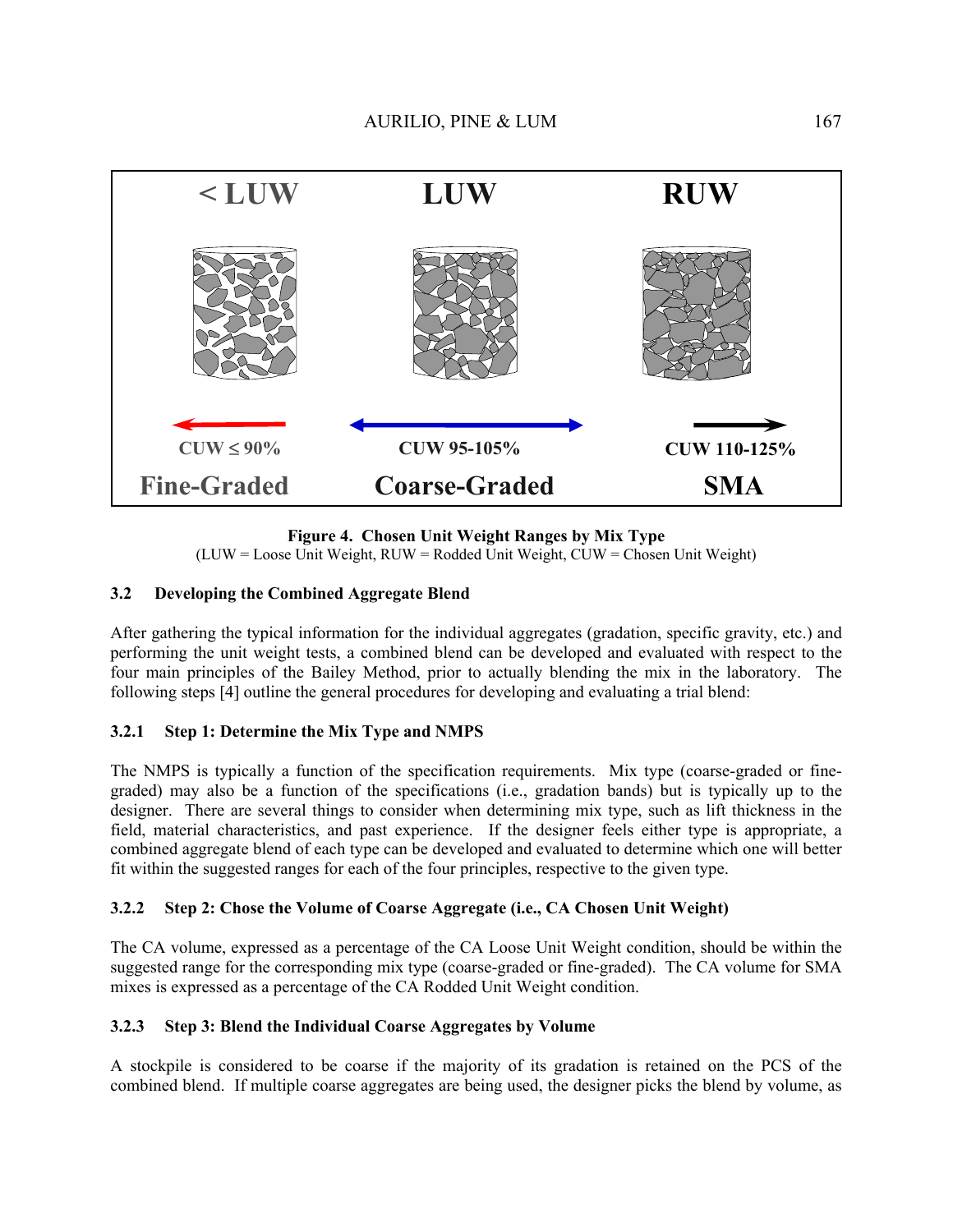100 percent, for the various CA stockpiles. The CA blend by volume is determined mathematically and a theoretical volume of voids is determined. Unit weight tests are not performed on the blended CA. The CA volume blend is the primary factor, along with the gradation of each CA stockpile, in determining and altering the CA Ratio.

#### **3.2.4 Step 4: Blend the Individual Fine Aggregates by Volume**

A stockpile is considered to be fine if the majority of its gradation passes the PCS of the combined blend. If multiple fine aggregates are being used, the designer picks the blend by volume, as 100 percent, for the various Fine Aggregate (FA) stockpiles. The FA blend by volume is determined mathematically and a theoretical unit weight is determined. Unit weight tests are not performed on the blended FA. The FA volume blend is the primary factor, along with the gradation of each FA stockpile, in determining and altering the ratio of the fine part of the fine fraction to the total fine fraction  $(FA<sub>c</sub>)$  Ratio achieved in the combined blend. It also plays a role in the ratio of the fine part of the fine fraction to the total fine part of the fine fraction defined as  $(FA<sub>f</sub>)$  Ratio achieved if any of the FA's contains significantly more dust that the other virgin aggregates being used.

### **3.2.5 Step 5: Chose the Desired Percentage of Minus 0.075 mm (#200) in the Combined Blend**

This is only necessary if the design includes Bag House Fines (BHF) or Mineral Filler (MF) as a separate aggregate in the combined blend. Generally, the purpose of including BHF's or MF is to represent the amount of degradation that is expected to take place during production. Virtually all aggregates undergo some degradation. Therefore, it is strongly suggested that the designer include this in each design. The amount of degradation is a function of things such as hardness or abrasion resistance of the various aggregates, Hot Mix Asphalt (HMA) plant characteristics, HMA plant production rate, etc. Past experience is invaluable in accurately estimating the amount of degradation to account for in the mix design process.

After completing Steps 1 to 5, the designer will have established a percentage by weight or mass of each individual aggregate, as 100 percent total aggregate and therefore, a resulting combined blend. The combined blend should then be evaluated according to the mix type and NMPS, with respect to the suggested ranges for each of the four principles of the Bailey Method.

The designer should also evaluate any similar existing blends to determine the corresponding Bailey principles for comparison to the proposed combined blend. It is not uncommon to find existing blends that have performed well, with results for one or more of the four principles that fall outside the suggested ranges. However, the designer should verify that the existing design mix formula was reproduced in the field and that acceptable results were achieved (i.e., volumetric properties, in-place density, and performance) before assuming that developing a new combined blend, outside of the suggested ranges will work.

The basic premise for suggesting ranges for each principle, based on mix type and NMPS, is to help the designer develop a combined blend that will optimize the opportunity for compaction and minimize the opportunity for segregation. However, falling outside of the suggested range for any of the principles doesn't necessarily indicate that there will be field problems. That's why it's important for the designer to evaluate similar existing combined blends that utilized virtually the same aggregate sources and sizes, and relate that information to what was achieved in the field.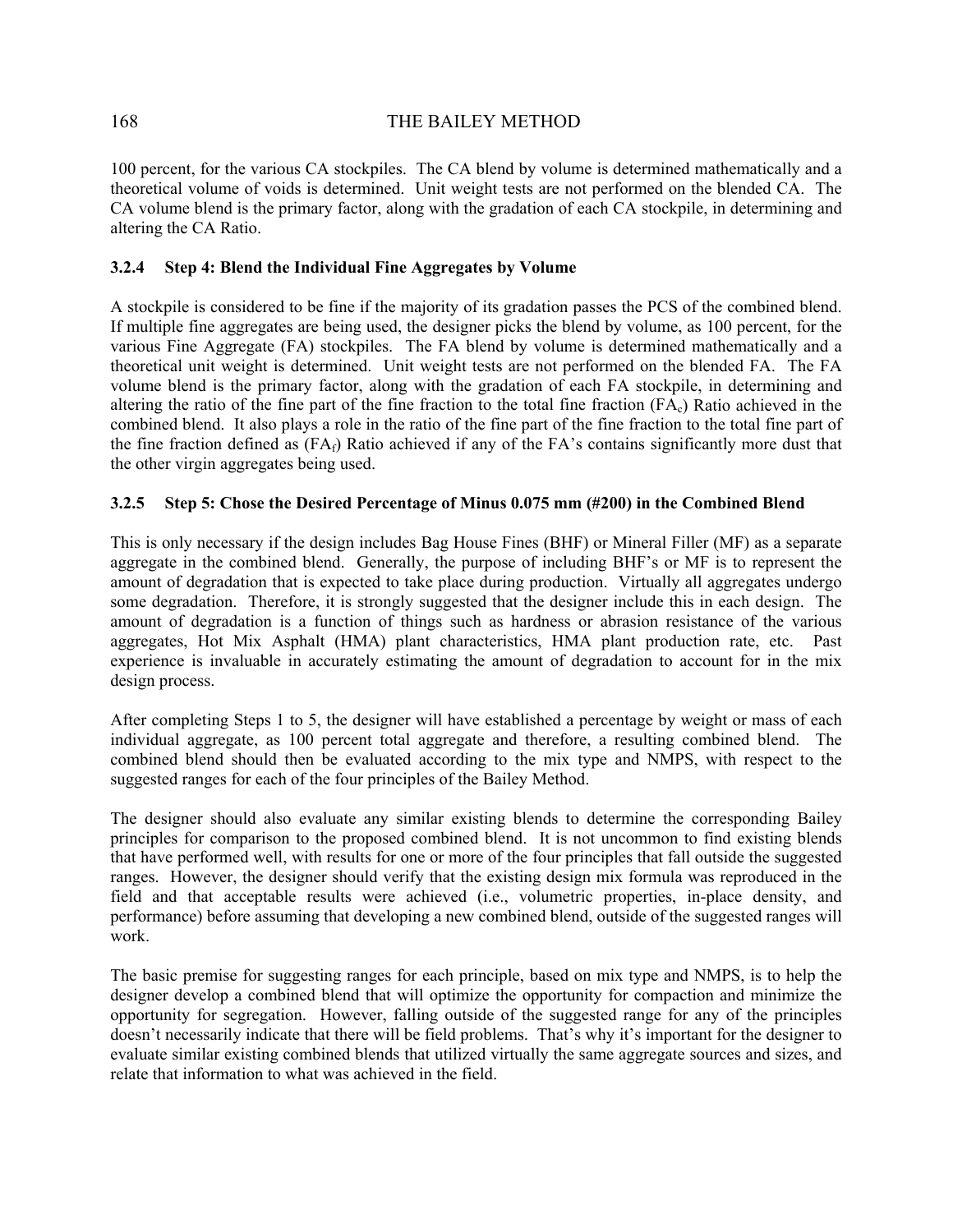#### **3.3 Evaluating the Combined Blends**

The evaluation procedures used for a combined blend, depends on which fraction is in control because the mix behaves differently. The Primary Control Sieve (PCS) determines the break between the coarse and fine fractions of a combined blend. Table 2 summarizes the mix characteristics depending on which fraction is in control. For example, if the fine fraction is in control, a 6 percent increase in the PCS (i.e., amount passing the PCS) results in a 1 percent increase in VMA and air voids. However, when the coarse fraction is in control, a 4 percent decrease the PCS results in a 1 percent change in VMA and air voids. The impacts and the sensitivity of these changes on the mix are further illustrated in Figures 5 and 6 and the corresponding Ratio guidelines for coarse and fine graded mixes are shown in Tables 6 and 7, respectively [5].

#### **3.3.1 The 1st Bailey Principle – CA**

| <b>FINE IN CONTROL</b>                                                                                                                                                                    | <b>COARSE IN CONTROL</b>                                                                                                                                                                       |
|-------------------------------------------------------------------------------------------------------------------------------------------------------------------------------------------|------------------------------------------------------------------------------------------------------------------------------------------------------------------------------------------------|
| Coarse fraction spread apart and floating in the                                                                                                                                          | Fine aggregate mainly fills voids created by                                                                                                                                                   |
| fine fraction.                                                                                                                                                                            | coarse aggregate.                                                                                                                                                                              |
| Little to no particle-on-particle contact of the                                                                                                                                          | There is some degree of particle-on-particle                                                                                                                                                   |
| coarse aggregate.                                                                                                                                                                         | contact of the coarse aggregate.                                                                                                                                                               |
| Fine fraction carries most of the load.                                                                                                                                                   | Coarse fraction carries most of the load.                                                                                                                                                      |
| Fine aggregate must have sufficient gradation,<br>shape, texture, and strength to support the load.                                                                                       | Coarse aggregate must have sufficient gradation,<br>shape, texture, and strength to support the load.<br>However, the fine aggregate still plays a role in<br>supporting the coarse aggregate. |
| 6% change in PCS results in approximately 1%                                                                                                                                              | 4% change in PCS results in approx. 1% change                                                                                                                                                  |
| change in VMA and air voids.                                                                                                                                                              | in VMA and air voids.                                                                                                                                                                          |
| Decreasing coarse aggregate volume, increases                                                                                                                                             | Increasing coarse aggregate volume increases                                                                                                                                                   |
| VMA and air voids (providing fine fraction                                                                                                                                                | VMA and air voids (providing fine fraction                                                                                                                                                     |
| characteristics remain similar).                                                                                                                                                          | characteristics remain similar).                                                                                                                                                               |
| As the coarse aggregate volume increases towards<br>90% CA LUW, the mix can go in and out of<br>coarse aggregate interlock, resulting in volumetric<br>and/or field compaction variation. | As the coarse aggregate volume increases, field<br>compactability decreases.                                                                                                                   |

#### **Table 2. Comparison of Expected Changes to VMA based on Changes to the Primary Control Sieve (PCS) and Coarse Aggregate Volume for Fine and Coarse Mixes**

Note: CA = Coarse Aggregate, LUW = Loose Unit Weight, VMA = Voids in Mineral Aggregate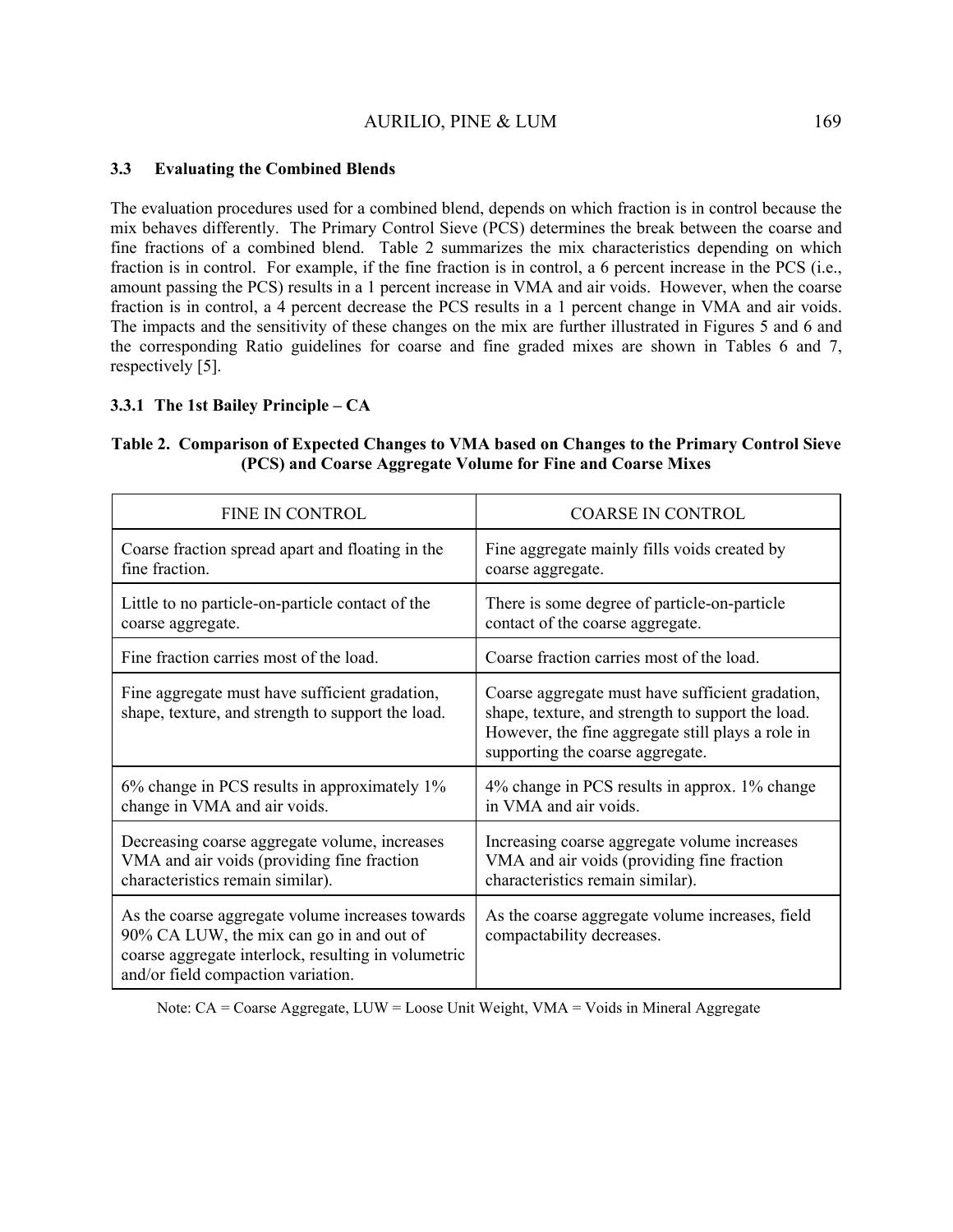## **3.3.2 The 2nd Bailey Principle – CA Ratio**

The evaluation of this portion of the aggregate structure uses the idea of the "half sieve." Particles retained on the half sieve are referred to as "pluggers." Particles passing the half sieve but retained on the PCS are called "interceptors". The interceptors are too large to fit into the voids created by the pluggers and therefore, spread them apart. The ratio of the percent interceptors to the percent pluggers is defined as the CA Ratio. The CA Ratio is further described in Table 3.

### **Table 3. Expected Changes to VMA Based on Coarse Aggregate Ratios for Fine and Coarse Mixes**

| <b>FINE IN CONTROL</b>                                                                                                                                                      | <b>COARSE IN CONTROL</b>                                                                                                      |
|-----------------------------------------------------------------------------------------------------------------------------------------------------------------------------|-------------------------------------------------------------------------------------------------------------------------------|
| Half sieve $= 1/2$ the original PCS. The PCS is<br>now looked at as the new Nominal Maximum<br>Particle Size (NMPS).                                                        | Half sieve $= 1/2$ the original NMPS.                                                                                         |
| New PCS is $= 0.22$ times the original PCS.                                                                                                                                 | PCS stays as originally defined.                                                                                              |
| The portion evaluated as the new coarse fraction<br>is smaller than that of coarse mixes and therefore<br>less sensitive to changes.                                        | The portion evaluated as the coarse fraction is<br>larger than that of fine mixes and therefore more<br>sensitive to changes. |
| 0.35 increase in the New CA Ratio results in<br>approx. 1% increase in VMA and air voids.                                                                                   | $0.20$ increase in CA Ratio results in approx. $1\%$<br>increase in VMA and air voids.                                        |
| Too low New CA Ratio means too few<br>interceptors and therefore VMA and air voids are<br>lower.                                                                            | Too low CA Ratio means too few interceptors and<br>therefore VMA and air voids are lower.                                     |
| By definition of fine mixes, the coarse particles<br>are floating in the fine particles. However, the old<br>CA Ratio of fine mixes still is not related to<br>segregation. | Too low CA Ratio means too many coarse<br>particles and therefore, the mix is prone to<br>segregation.                        |
| Too high new CA Ratio means too many<br>interceptors and therefore, the mix may be tender<br>and difficult to compact.                                                      | Too high CA Ratio means too many interceptors<br>and therefore, the mix may be tender and difficult<br>to compact.            |
| New CA Ratio suggested range is 0.6 - 1.0                                                                                                                                   | CA Ratio suggested range depends on the NMPS.                                                                                 |

Note: CA = Coarse Aggregate, PCS = Primary Control Sieve, VMA = Voids in Mineral Aggregate

# **3.3.3 The 3rd Bailey Principle – FA<sub>c</sub> Ratio**

The evaluation of the coarse fraction of the fine aggregate within the structure uses the idea of the "Secondary Control Sieve" (SCS). The ratio of the fine part of the fine fraction to the total fine fraction is defined as the FA<sub>c</sub> Ratio. The FA<sub>c</sub> Ratio is the primary factor in the controlling the VMA and air voids of the mixture. The  $FA<sub>c</sub>$  Ratio is further described in Table 4.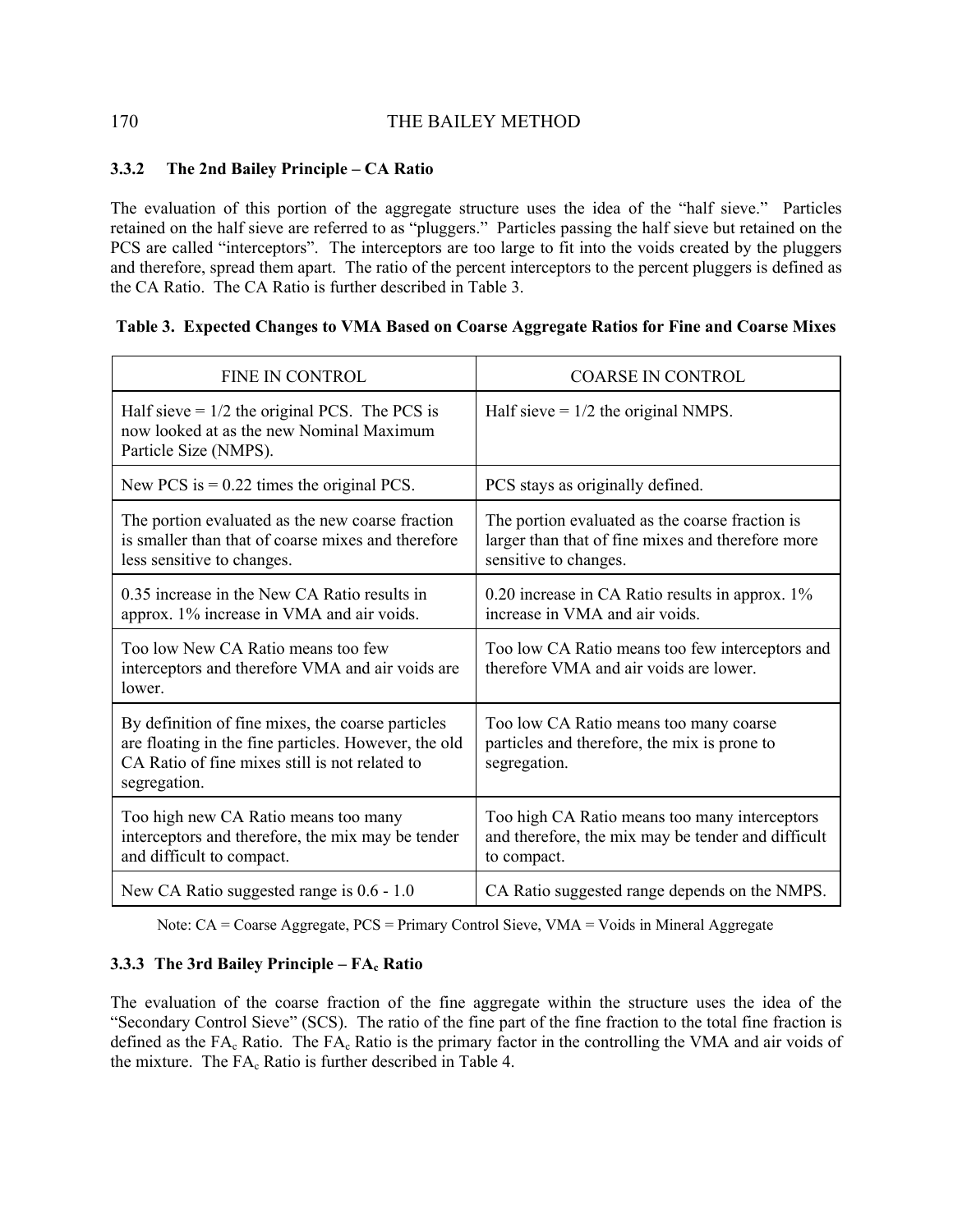| FINE IN CONTROL                                                                                      | <b>COARSE IN CONTROL</b>                                                                         |
|------------------------------------------------------------------------------------------------------|--------------------------------------------------------------------------------------------------|
| New $SCS = 0.22$ times the new PCS.                                                                  | $SCS = 0.22$ times the original PCS.                                                             |
| New PCS is $= 0.22$ times the original PCS.                                                          | PCS stays as originally defined.                                                                 |
| New $FA_c$ Ratio suggested range is 0.35 - 0.50                                                      | $FAc$ Ratio suggested range is 0.35 - 0.50                                                       |
| 0.05 increase in new $FA_c$ Ratio up to 0.50, results<br>in approx. 1% decrease in VMA or air voids. | 0.05 increase in $FA_c$ Ratio up to 0.55, results in<br>approx. 1% decrease in VMA or air voids. |
| Once New FA <sub>c</sub> Ratio increases beyond 0.50,<br>VMA begins to increase.                     | Once FA <sub>c</sub> Ratio increases beyond 0.55, VMA<br>begins to increase.                     |
| As new $FAc$ Ratio increases toward 0.50,<br>compactability of fine fraction increases.              | As $FAc$ Ratio increases toward 0.55,<br>compactability of fine fraction increases.              |

#### **Table 4. Expected Changes to VMA Based on Changes to the Fine Aggregate Coarse Ratios for Fine and Coarse Mixes**

Note:  $PCS = Primary Control SizeS = Secondary Control SizeS, FA<sub>c</sub> Ratio = ratio of the fine part of$ the fine fraction to the total fine fraction,  $VMA = Voids$  in Mineral Aggregate

### **3.3.4 The 4th Principle – FAf Ratio**

The evaluation of the fine portion of the aggregate structure uses the idea of the "Tertiary Control Sieve" (TCS). The ratio of the fine part of the fine fraction to the total fine part of the fine fraction is defined as the  $FA_f$  Ratio. Therefore, the small particles passing the TCS fit into the voids created by the coarser particles found between the SCS and the TCS. The  $FA<sub>f</sub>$  Ratio is further described in Table 5.

| Table 5. Expected Changes to VMA Based on Changes to the Fine Aggregate Fine Ratios for Fine |                  |  |  |
|----------------------------------------------------------------------------------------------|------------------|--|--|
|                                                                                              | and Coarse Mixes |  |  |

| FINE IN CONTROL                                                             | <b>COARSE IN CONTROL</b>                                            |
|-----------------------------------------------------------------------------|---------------------------------------------------------------------|
| New $TCS = 0.22$ times the new SCS.                                         | $TCS = 0.22$ times the original SCS.                                |
| New SCS is $= 0.22$ times the new PCS.                                      | SCS stays as originally defined.                                    |
| New FA <sub>f</sub> Ratio suggested range is $0.35 - 0.50$                  | $FAf$ Ratio suggested range is 0.35 - 0.50                          |
| As the new $FA_f$ Ratio increases up to 0.50, VMA<br>decreases.             | As the $FA_f$ Ratio increases up to 0.55, VMA<br>decreases.         |
| Once the new $FA_f$ Ratio increases beyond 0.50,<br>VMA begins to increase. | Once $FA_f$ Ratio increases beyond 0.55, VMA<br>begins to increase. |

Note: TCS = Tertiary Control Sieve, SCS = Secondary Control Sieve, PCS = Primary Control Sieve,  $FA<sub>f</sub> Ratio = ratio of the fine part of the fine fraction to the total fine part of the fine fraction,$ VMA = Voids in Mineral Aggregate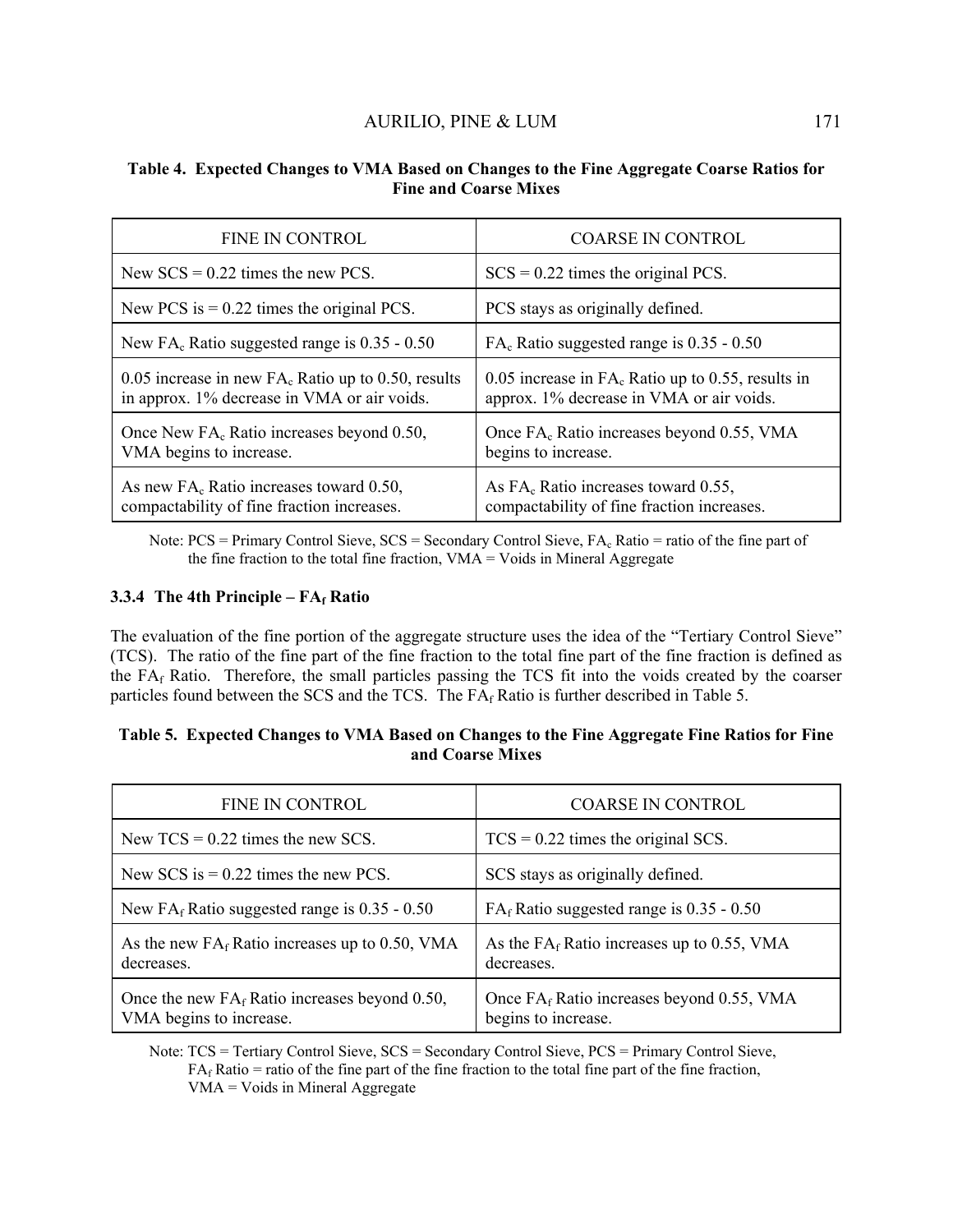

**Figure 5. Expected Change in VMA and Mix Compactibility due to Changes in the Volume of Coarse Aggregate** 



**Figure 6. Impact of Changes to Aggregate Physical Properties with Varying Coarse and Fine Fractions**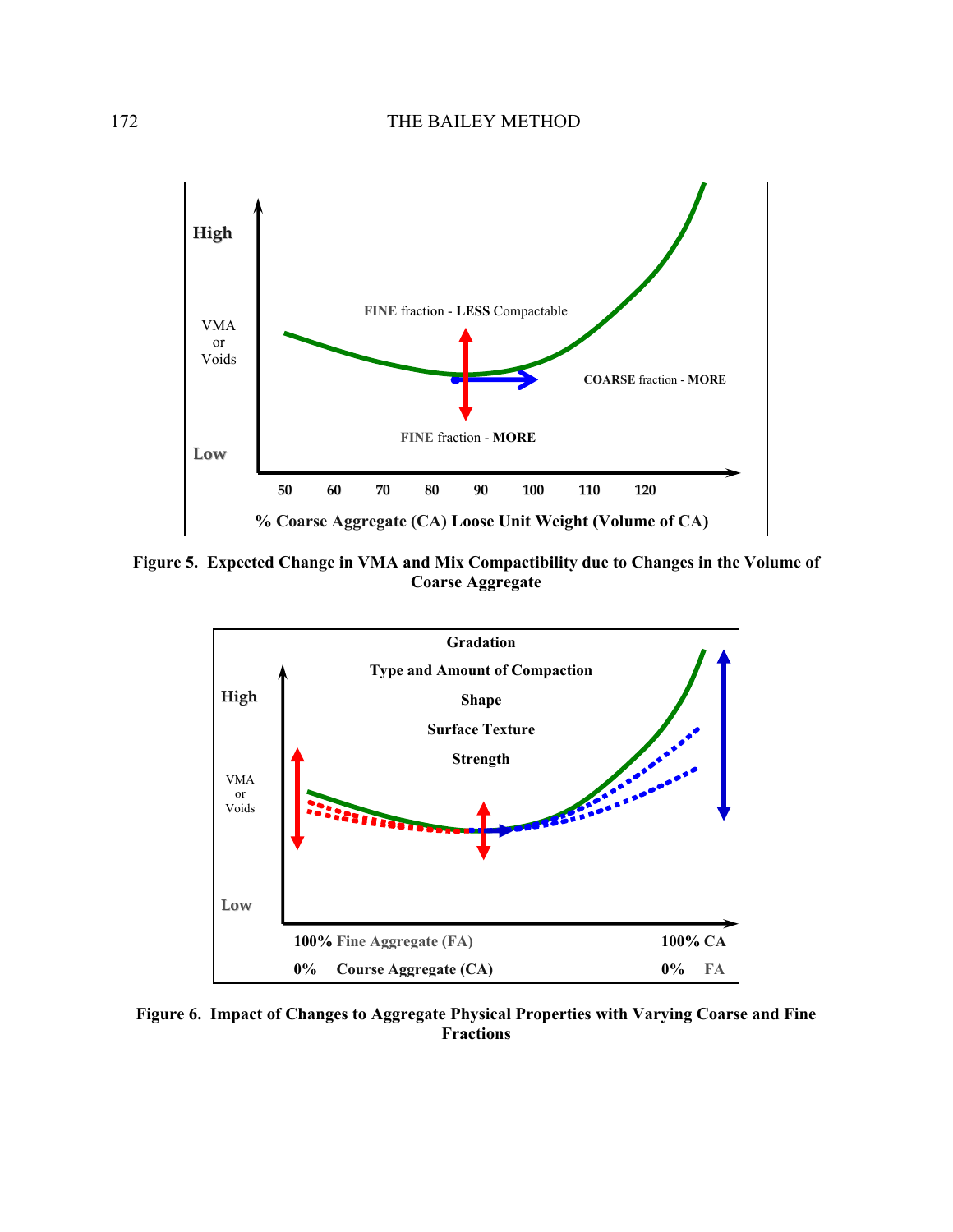| <b>NMPS</b>        | 37.5 mm       | 25.0 mm       | 19.0 mm       | 12.5 mm       | $9.5 \text{ mm}$ | 4.75 mm       |
|--------------------|---------------|---------------|---------------|---------------|------------------|---------------|
| <b>CA</b><br>Ratio | $0.80 - 0.95$ | $0.70 - 0.85$ | $0.60 - 0.75$ | $0.50 - 0.65$ | $0.40 - 0.55$    | $0.30 - 0.45$ |
| $FA_c$<br>Ratio    |               |               | $0.35 - 0.50$ |               |                  |               |
| $FA_f$<br>Ratio    |               |               |               | $0.35 - 0.50$ |                  |               |

**Table 6. Ratio Guidelines for Coarse-Graded Mixes** 

Note: NMPS= Nominal Maximum Particle Size, CA = Course Aggregate, FA = Fine Aggregate,  $FA<sub>f</sub> Ratio = ratio of the fine part of the fine fraction to the total fine part of the fine fraction$ 

| <b>NMPS</b>         | 37.5 mm | 25.0 mm | 19.0 mm       | 12.5 mm | 9.5 mm | 4.75 mm |
|---------------------|---------|---------|---------------|---------|--------|---------|
| New CA<br>Ratio     |         |         | $0.6 - 1.0$   |         |        |         |
| New $FA_c$<br>Ratio |         |         | $0.35 - 0.50$ |         |        |         |
| New $FA_f$<br>Ratio |         |         | $0.35 - 0.50$ |         |        |         |

**Table 7. Ratio Guidelines for Fine**-**Graded Mixes** 

Note: NMPS= Nominal Maximum Particle Size, CA = Course Aggregate, FA = Fine Aggregate,  $FA<sub>f</sub> Ratio = ratio of the fine part of the fine fraction to the total fine part of the fine fraction$ 

#### **3.0 MIX DESIGN EXAMPLES AND ANALYSIS**

The *Bailey Method of Gradation Selection* calculations can be done on an Excel<sup>TM</sup> spreadsheet developed by the Heritage Research Group (HRG). Figures 9 to 12 show the details of the different worksheets used to design mixes. The first page in this example provides step-by-step direction on how to use the volume blending spreadsheets. The second sheet (Figure 10) is the main mix design calculation or blending worksheet. All the pertinent information for each stockpile is entered on this worksheet. The third worksheet includes the gradation plot for the trial blend evaluated and the last worksheet includes a table for the type of mix being designed. The program is extremely user friendly and contains advice on the amount of change and the directional change in VMA and air voids depending on the changes made to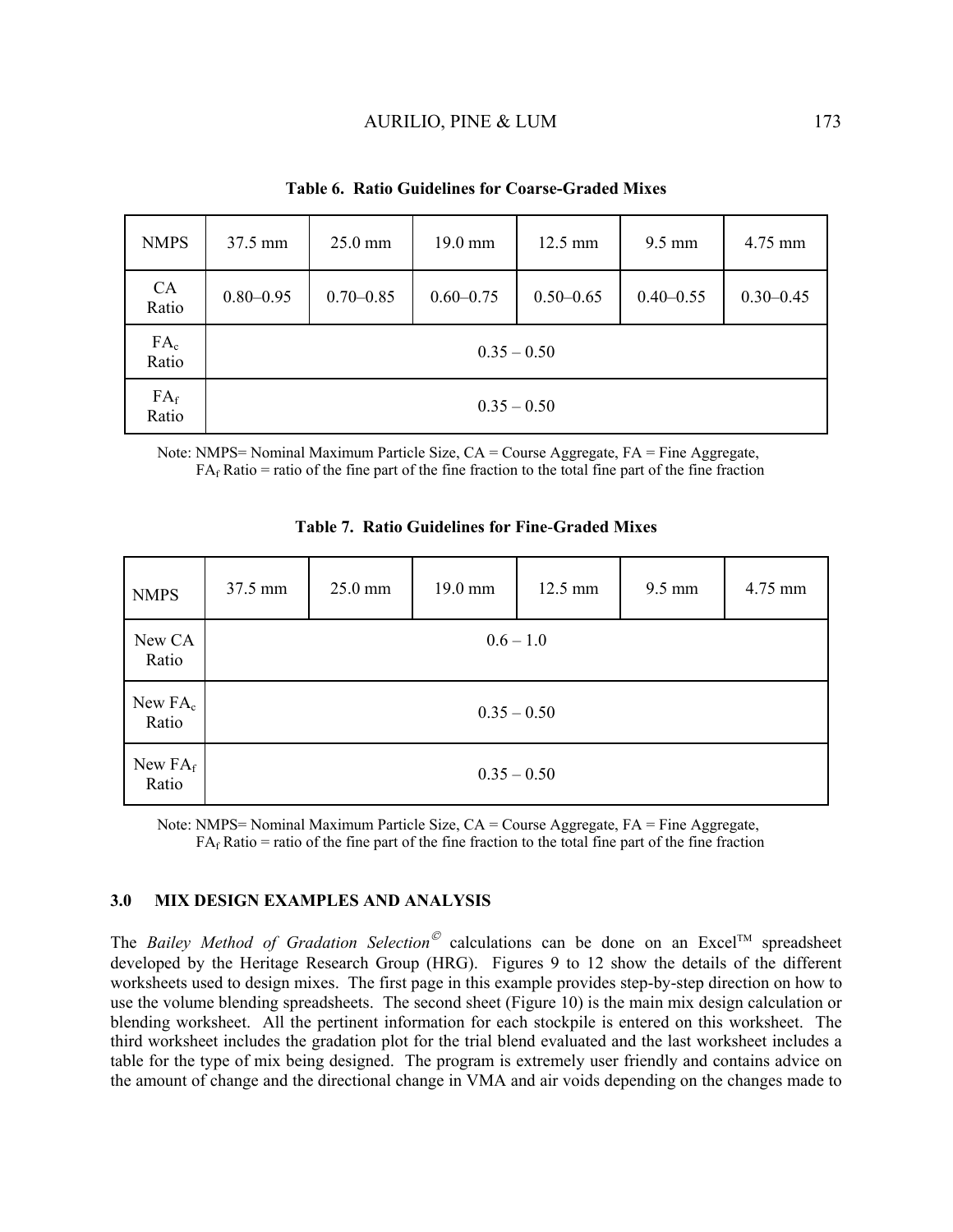the proportioning by the designer. This example is based on a 9.5 mm Superpave coarse graded mix. Spreadsheets for fine graded mixes, SMA, and RAP mixes have also been developed.

HRG have also developed worksheets to estimate the changes in VMA and air voids when comparing different trials of a mix design and/or comparing quality control results from sample to sample (e.g. sublot to sub-lot). This provides the contractor a very useful tool to monitor the mix properties or the process in the field. An example of a typical VMA estimation worksheet is shown in Table 8. A comparison of the actual versus the estimated VMA generated within the spreadsheet is shown in Figure 7. The magnitude of the difference and the directional change are also shown in Figure 8. The results show that the field VMA can be estimated with fairly good accuracy and the value of the Bailey method for tracking process control data.

The correlation graphs (VMA Graphs and Voids Graphs tabs in the spreadsheet) can also help by getting the slope of the linear regression line as close to 1.0 as possible and getting the actual line itself as close as possible to the "line of equality". However, these graphs are significantly affected when either a shift occurs (change in aggregate shape, strength, or texture) and/or a "bad" sample occurs.



**Figure 7. Typical Correlation between Estimated and Actual VMA** 

The estimation worksheets include an area where the Gsb, Bulk Specific Gravity of compacted Mix (Gmb), and Maximum Specific Gravity of the Mix (Gmm) data may be entered for each sample. This is used primarily to determine the Asphalt Cement Absorption (Pba) for each sample. This value can then be copied up to the row directly under the % AC. Entering the Pba significantly improves the accuracy of estimating air voids by taking the change in "effective" asphalt cement into account, rather than the change in "total" asphalt content. Through experience, HRG have found that aggregates typically absorb asphalt binder at  $\sim 60$  percent of their water absorption (by weight). Also, you can determine an overall water absorption for a given blend, multiply by 60 percent, and generally estimate the Pba within 0.1 percent or so. If the calculated Pba values are 0 or less, either the design Gsb is suspect or the field Gsb has changed significantly.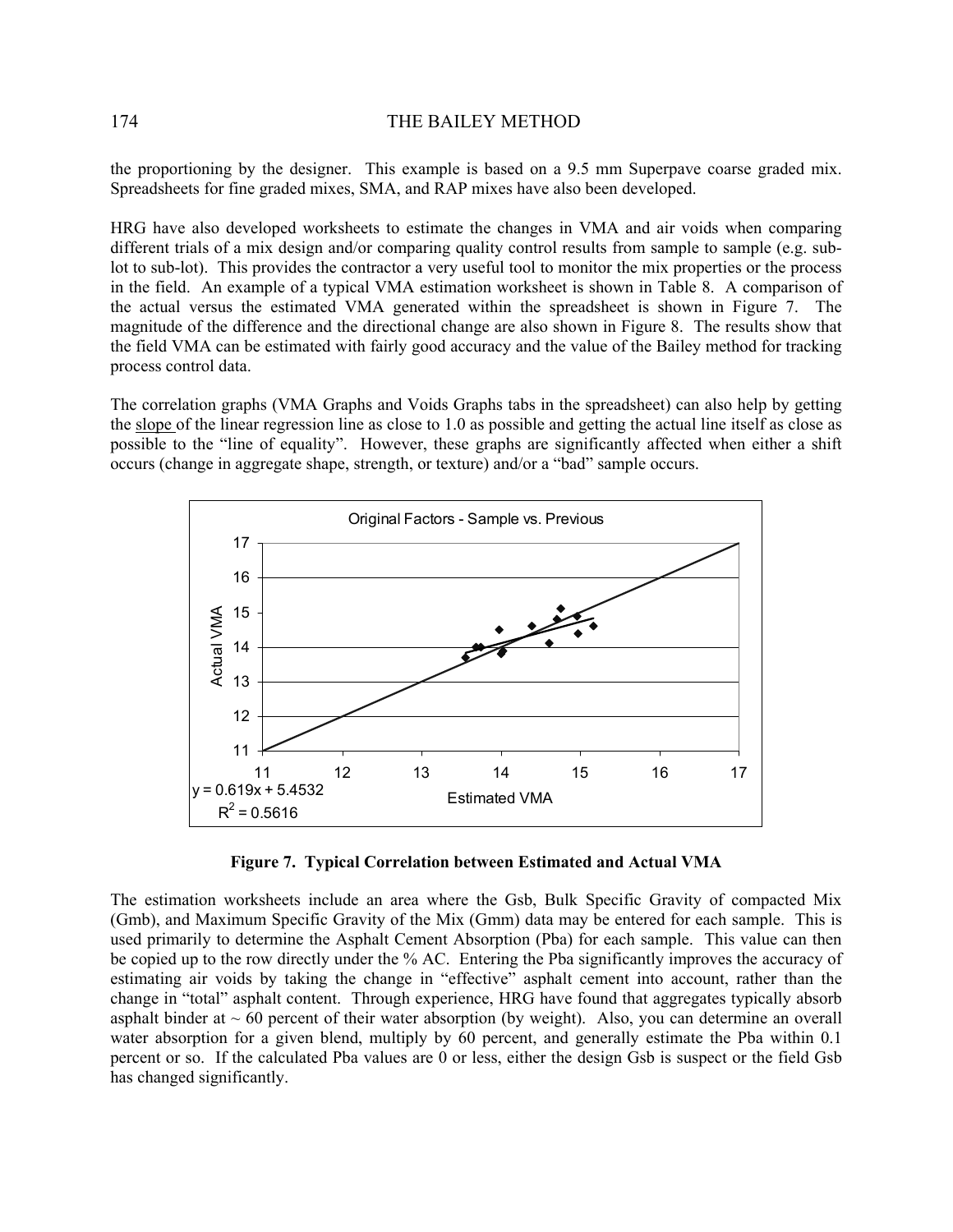When comparing a given sample to the mix design, the goal is to achieve a consistent difference between trials. When the difference varies, it typically indicates a change in aggregate shape, strength, or texture. If this is the case, you'll typically see a "shift" and the new difference will then become consistent again. However, if the difference between the following sample and the design goes back to where it was before, it generally indicates a problem with the previous sample.

When comparing a given sample to the previous sample, a minimum difference is the goal, which is considered to be between +0.5 and –0.5, ideally no difference is the real goal. However, it can't be 0.0 all the time, so it is preferred to see differences alternate from the "positive" to the "negative" side of 0.0. Being consistently one side or the other typically indicates that a factor needs adjusted.

### **3.1 Bailey Method Example**

air voids or VMA decreases significantly.

The application of the Bailey Method can be better explained by working through an actual mix design and the resulting HMA production. For this example a 12.5 mm SMA mix design was completed using the Bailey Method.

A 12.5 mm SMA was designed with the Superpave Gyratory Compactor using traprock coarse and fine aggregate including Performance Graded (PG) 70-28, cellulose fiber, and mineral filler. The mix design as shown in Table 8 required 79 percent traprock coarse aggregate, 12.5 percent traprock fine aggregate, 8.5 percent mineral filler, 0.3 percent cellulose fibers, and a total 5.7 percent asphalt cement by weight of mix. The resulting mix design provided 4.0 percent air voids and 17.9 percent VMA with a combined Gsb of 2.880.

It should be noted the accuracy of the estimation worksheet using the Bailey Method is predicated on the accuracy of the batching for each trial mix to the job mix formula. It has been found that fractionating the coarse and fine aggregates on each sieve down to the 2.36 mm sieve and then from the 2.36 mm sieve to the pan has improved the accuracy. This is in accordance to Asphalt Institute mix design sample preparation methodology. Others complete the fractionation on all sieves. The same would be completed on extracted RAP aggregate material.

The initial trial blend using 75.0 percent traprock coarse aggregate, 16.5 percent traprock fine aggregate, 8.5 percent mineral filler, 0.3 percent cellulose fibres, and a total 5.6 percent asphalt cement by weight of mix resulted in 3.3 percent air voids and 17.3 percent VMA. Utilizing the Bailey Method suggested a change in proportion of the CA and FA of 79.0 percent and 12.5 percent, respectively to yield 4.0 percent air voids and 18.7 percent VMA. The resulting second trial blend provided 4.0 percent air voids and 17.9 percent VMA. Well within the expected range for the estimated air voids and VMA to actual air voids and VMA. In this example, the Bailey Method process has dramatically reduced the number of mix design trials required to determine an optimum mix design.

The production tests results are summarized in Table 8. A comparison of a given production sample to the mix design indicates in most cases a consistent difference between production samples. However, there are differences that vary indicating a possible change in aggregate shape for this given traprock material.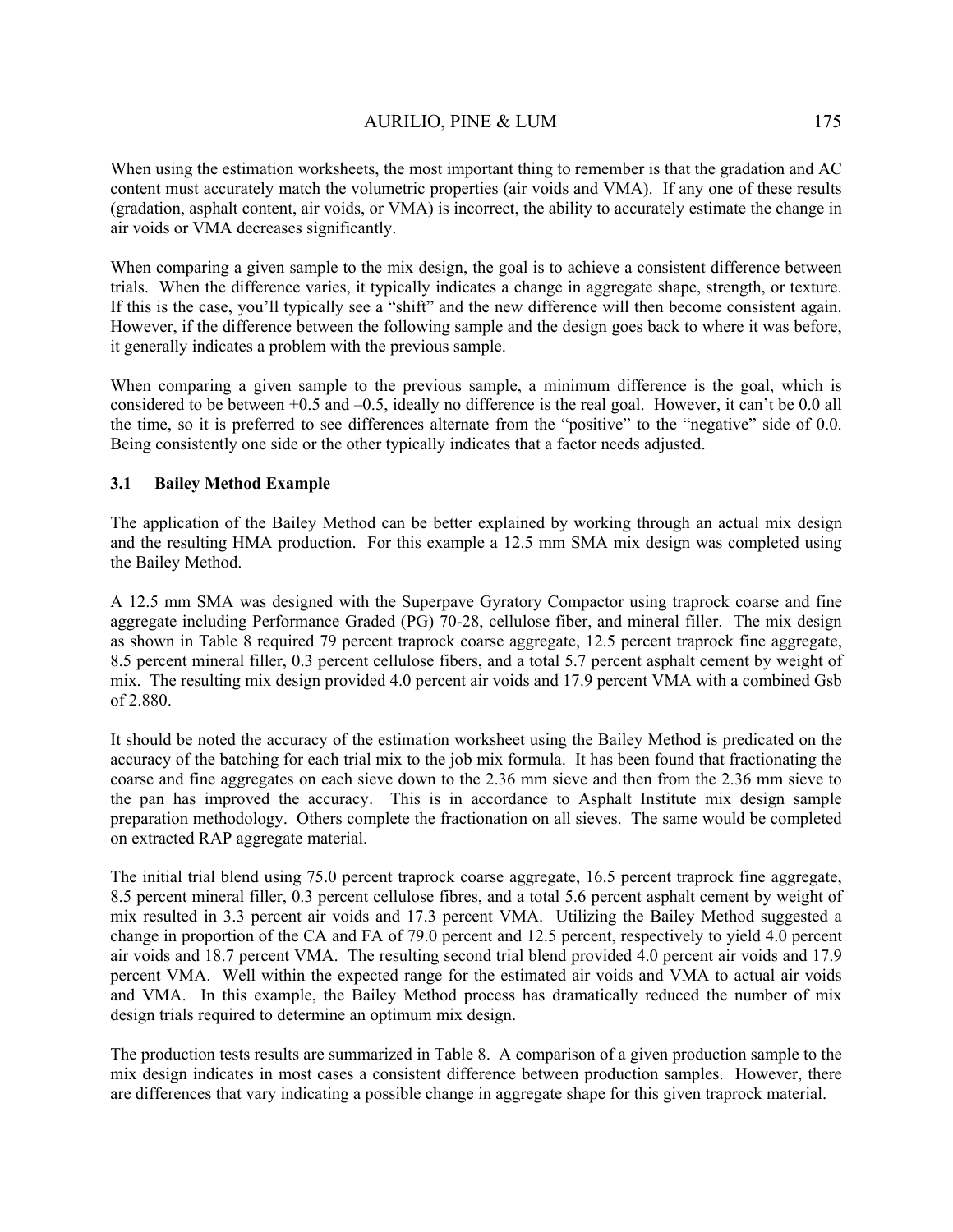When comparing a given production sample to the previous sample a minimum difference in air voids and VMA is generally achieved however, there are instances where the sample is significantly different from the previous.

| Vers. 02-27-05      |                   | VMA and Voids Estimation for 12.5 mm NMPS SMA Mix |                  |         |
|---------------------|-------------------|---------------------------------------------------|------------------|---------|
| Sample              | Mix Design        | $\mathbf{1}$                                      | $\overline{2}$   | 5       |
| Identification      | <b>Hwy 401</b>    | $1 - 1$                                           | $1 - 4$          | $2 - 5$ |
| 19.0 mm             | 100.0             | 100.0                                             | 100.0            | 100.0   |
| 12.5 mm             | 98.8              | 95.9                                              | 95.7             | 98.9    |
| $9.5 \text{ mm}$    | 71.2              | 71.0                                              | 68.4             | 70.7    |
| 6.25 mm             | 40.1              | 40.6                                              | 39.4             | 39.4    |
| 4.75 mm             | 25.7              | 26.6                                              | 26.0             | 24.9    |
| $2.36$ mm           | $\overline{21.7}$ | 21.2                                              | 20.7             | 20.4    |
| 1.18 mm             | 17.4              | 16.9                                              | 16.5             | 16.0    |
| $0.600$ mm          | 14.8              | 14.1                                              | 14.0             | 13.1    |
| 0.300 mm            | 13.1              | 12.1                                              | 11.7             | 11.1    |
| 0.150 mm            | 10.9              | 10.0                                              | 9.5              | 9.3     |
| $0.075$ mm          | 9.2               | 7.8                                               | $\overline{8.2}$ | 7.4     |
| % AC                | 5.70              | 5.86                                              | 5.65             | 5.72    |
| % AC Absorption     | 0.00              | 0.21                                              | $-0.18$          | $-0.03$ |
| <b>Actual VMA</b>   | 17.9              | 17.6                                              | 17.5             | 18.7    |
| <b>Actual Voids</b> | $\overline{4.0}$  | 4.8                                               | 3.4              | 4.9     |
| $\overline{CA}$     | 0.307             | 0.327                                             | 0.308            | 0.313   |
| FAc                 | 0.682             | 0.665                                             | 0.676            | 0.642   |
| FAf                 | 0.736             | 0.709                                             | 0.679            | 0.710   |
| <b>PCS</b>          |                   | 0.17                                              | 0.33             | 0.43    |
| CA                  |                   | 0.20                                              | 0.01             | 0.06    |
| FAC                 |                   | 0.23                                              | 0.08             | 0.53    |
| FAf                 |                   | $-0.36$                                           | $-0.76$          | $-0.35$ |
| Total               | Compares Each     | 0.23                                              | $-0.34$          | 0.68    |
| Est. VMA            | Sample to the     | 18.1                                              | 17.6             | 18.6    |
| <b>Act VMA</b>      | Mix Design        | 17.6                                              | 17.5             | 18.7    |
| Diff in VMA         |                   | 0.5                                               | 0.1              | $-0.1$  |
| Est. Voids          |                   | 4.4                                               | 3.3              | 4.6     |
| Act Voids           |                   | 4.8                                               | 3.4              | 4.9     |
| Diff in Voids       |                   | $-0.4$                                            | $-0.1$           | $-0.3$  |
| <b>PCS</b>          |                   | 0.17                                              | 0.17             | 0.10    |
| CA                  |                   | 0.20                                              | $-0.19$          | 0.05    |
| FAC                 |                   | 0.23                                              | $-0.15$          | 0.45    |
| FAf                 |                   | $-0.36$                                           | $-0.40$          | 0.41    |
| Total               | Compares Each     | 0.23                                              | $-0.57$          | 1.02    |
| Est. VMA            | Sample to the     | 18.1                                              | 17.0             | 18.5    |
| Act VMA             | Previous          | 17.6                                              | 17.5             | 18.7    |
| Diff in VMA         | Sample            | 0.5                                               | $-0.5$           | $-0.2$  |
| Est. Voids          |                   | 4.4                                               | 3.8              | 4.6     |
| Act Voids           |                   | 4.8                                               | 3.4              | 4.9     |
| Diff in Voids       |                   | $-0.4$                                            | 0.4              | $-0.3$  |

**Table 8. Example VMA Estimation Worksheet for 12.5 mm SMA** 

Note: VMA = Voids in Mineral Aggregate, NMPS= Nominal Maximum Particle Size, SMA = Stone Mastic Asphalt,  $AC =$  Asphalt Content,  $CA =$ Course Aggregate,  $FA<sub>c</sub> =$  ratio of the fine part of the fine fraction to the total fine fraction,  $FA_f$  Ratio = ratio of the fine part of the fine fraction to the total fine part of the fine fraction, PCS = Primary Control Sieve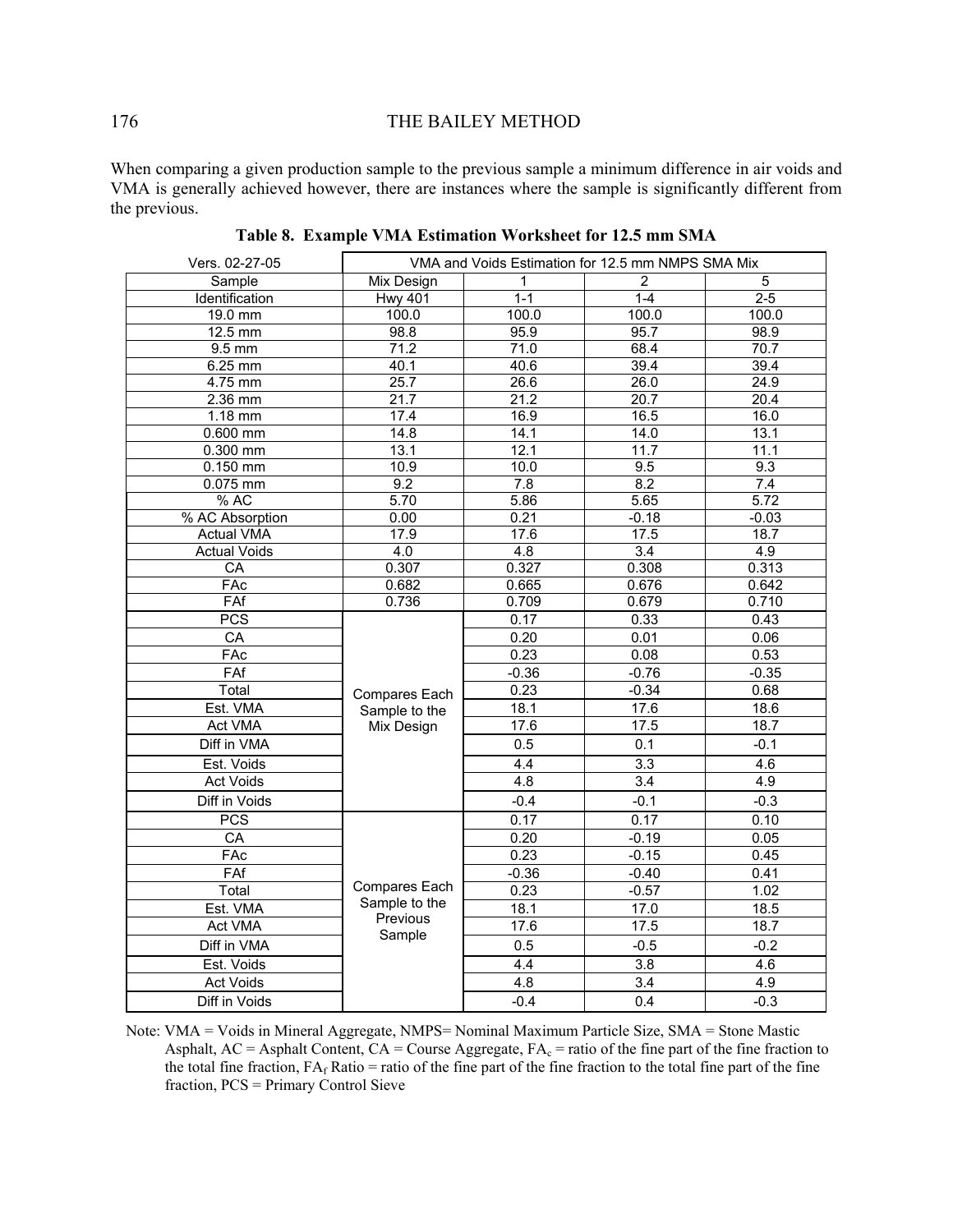

**Estimated vs. Actual VMA**

Estimated vs. Actual VMA



# AURILIO, PINE & LUM 177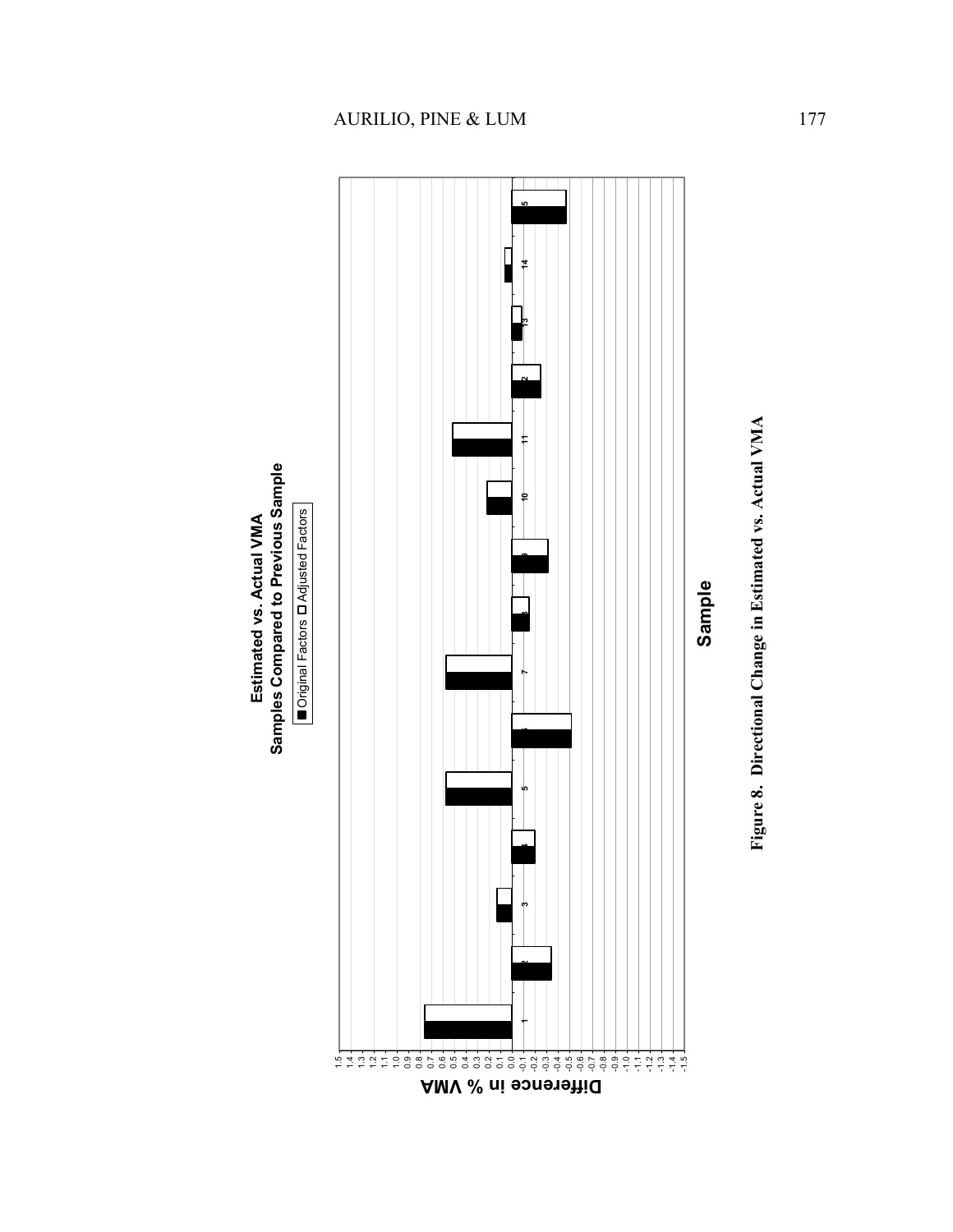

Figure 9. Bailey Method Excel<sup>TM</sup> Spreadsheet - First TAB **Figure 9. Bailey Method Excel**TM **Spreadsheet – First TAB**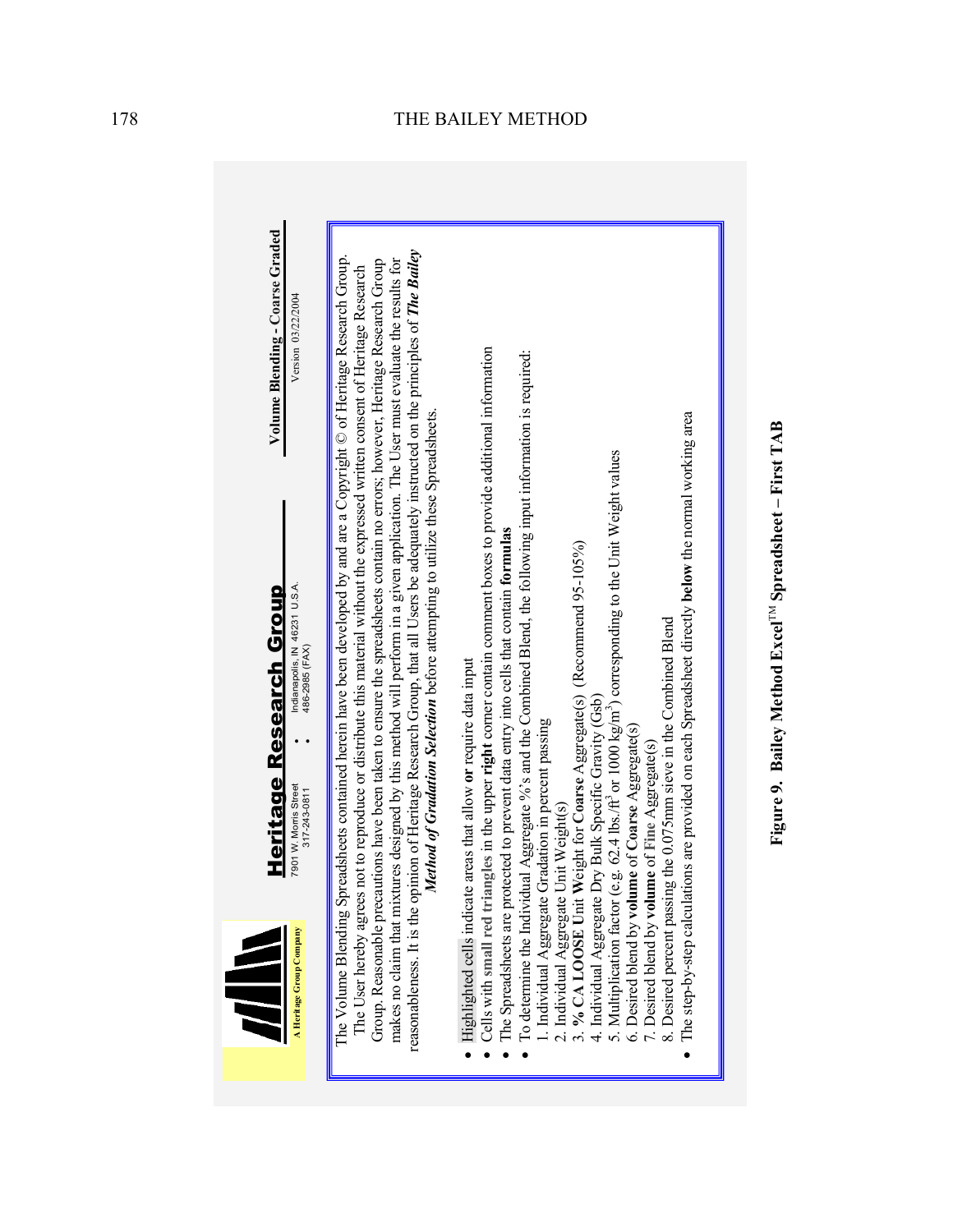Alleringe Group Company **A Heritage Group Company**

**Heritage Research Group**  7901 W. Morris Street • Indianapolis, IN 46231 U.S.A. Heritage Research Group

|                                                   |           | 317-243-0811             | $\cdot$                                           | 486-2985 (FAX)                                        |                                                                                                        |                |                          |               |                  |                   |                |     |       |                      |        |
|---------------------------------------------------|-----------|--------------------------|---------------------------------------------------|-------------------------------------------------------|--------------------------------------------------------------------------------------------------------|----------------|--------------------------|---------------|------------------|-------------------|----------------|-----|-------|----------------------|--------|
| Design Number:                                    |           | Initial Blending Example |                                                   |                                                       |                                                                                                        |                |                          |               |                  |                   |                |     |       |                      |        |
| Design Date:                                      |           | Today                    |                                                   |                                                       |                                                                                                        |                |                          |               |                  |                   |                |     |       |                      |        |
| Mix Producer Name:                                |           |                          |                                                   |                                                       |                                                                                                        |                |                          |               |                  |                   |                |     |       |                      |        |
| Mixture Name/Code:                                |           |                          | Hot Mix, Inc.<br>9.5mm Coarse-graded Virgin blend |                                                       |                                                                                                        |                |                          |               |                  |                   |                |     |       |                      |        |
| Aggregate                                         | #1-CA     | #2-CA                    | #3-CA                                             | #4-CA                                                 | #1-FA                                                                                                  | #2-FA          | #3-FA                    | #4-FA         | Ë                | Hyd Lime          | Q              |     |       |                      |        |
| Code                                              | Coarse    |                          |                                                   |                                                       | Natural                                                                                                |                |                          |               | Bag              |                   | <b>Black</b>   |     |       |                      |        |
|                                                   | Aggregate |                          |                                                   |                                                       | Sand                                                                                                   |                |                          |               | House            |                   | Magic          |     |       |                      |        |
| Source id<br>Name                                 | Chips     |                          |                                                   |                                                       |                                                                                                        |                |                          |               | Fines            |                   | PG XX-XX       |     |       |                      |        |
| Location                                          |           |                          |                                                   |                                                       |                                                                                                        |                |                          |               |                  |                   |                |     |       |                      |        |
| Agg %'s ( P )                                     | 64.2      | 3                        | $\frac{0}{2}$                                     | $\ddot{\circ}$                                        | 32.7                                                                                                   | $\ddot{\circ}$ | $\ddot{\circ}$           | $\frac{0}{2}$ | $\overline{3.1}$ | $\overline{0}$ .0 | 100.0          |     |       | Percent              |        |
| Sieve, mm                                         | #1-CA     | #2-CA                    | #3-CA                                             | #4-CA                                                 | #1-FA                                                                                                  | #2-FA          | #3-FA                    | #4-FA         | ₿                | Hyd Lime          | <b>BLEND</b>   |     |       | Passing By<br>Volume |        |
|                                                   | 100.0     |                          |                                                   |                                                       | 100.0                                                                                                  |                |                          |               | 100.0            |                   | 100.0          | రే  | 0.434 | 100.0                | 0.436  |
| 19.5                                              | 100.0     |                          |                                                   |                                                       | 100.0                                                                                                  |                |                          |               | 100.0            |                   | 100.0          |     |       | 100.0                |        |
| 9.5                                               | 96.9      |                          |                                                   |                                                       | 100.0                                                                                                  |                |                          |               | 100.0            |                   | 98.0           |     |       | 98.0                 |        |
| 4.75                                              | 30.8      |                          |                                                   |                                                       | 99.6                                                                                                   |                |                          |               | 100.0            |                   | 55.4           |     |       | 55.6                 |        |
| 2.36                                              | 7.7       |                          |                                                   |                                                       | 85.8                                                                                                   |                |                          |               | 100.0            |                   | 36.1           | F۹  | 0.623 | 36.3                 | 0.620  |
| 1.18                                              | 4.9       |                          |                                                   |                                                       | 70.2                                                                                                   |                |                          |               | 100.0            |                   | 29.2           |     |       | 29.3                 |        |
| 0.600<br>0.300                                    | 4,1       |                          |                                                   |                                                       | 51.2                                                                                                   |                |                          |               | 100.0            |                   | 22.5           |     |       | 22.5                 |        |
|                                                   | $3.7\,$   |                          |                                                   |                                                       | 15.7                                                                                                   |                |                          |               | 100.0            |                   | 10.6           |     |       | 10.5                 |        |
| 0.150                                             | 3.5       |                          |                                                   |                                                       | 1.7                                                                                                    |                |                          |               | 99.0             |                   | $5.9$<br>$4.9$ | EĂ, | 0.261 | 5.7                  | 0.252  |
| 0.075                                             | 3.0       |                          |                                                   |                                                       | <b>e</b>                                                                                               |                |                          |               | 88.0             |                   |                |     |       | 4.8                  |        |
|                                                   | % CA LUW  | 100.0                    |                                                   |                                                       |                                                                                                        |                | % FA RUW                 | 100.0         |                  |                   |                |     |       |                      |        |
| Š                                                 | 1422.2    |                          |                                                   |                                                       |                                                                                                        |                |                          |               |                  |                   |                |     |       |                      |        |
| CHOSEN UW                                         | 1422.2    | $\ddot{\circ}$           | ៓                                                 | ៓                                                     | 1722.8                                                                                                 | e.o            | ៓                        | e.            |                  |                   |                |     |       |                      |        |
| RUW                                               | 1580.9    |                          |                                                   |                                                       | 1722.8                                                                                                 |                |                          |               |                  |                   |                |     |       |                      |        |
| Bulk Spec Gr                                      | 2.630     |                          |                                                   |                                                       | 2.580                                                                                                  |                |                          |               | 2.800            |                   |                |     |       |                      |        |
| Apparent Gr                                       |           |                          |                                                   |                                                       |                                                                                                        |                |                          |               | 2.800            |                   |                |     |       |                      |        |
| % Absptn.                                         |           |                          |                                                   |                                                       |                                                                                                        |                |                          |               |                  |                   |                |     |       |                      |        |
| Loose Voids                                       | 45.9      |                          |                                                   |                                                       |                                                                                                        |                |                          |               |                  |                   |                |     |       |                      |        |
| Rodded Voids                                      | 39.9      |                          |                                                   |                                                       | 33.2                                                                                                   |                |                          |               |                  |                   |                |     |       |                      |        |
|                                                   |           |                          |                                                   |                                                       |                                                                                                        |                |                          |               |                  |                   |                |     |       |                      |        |
| Enter the multiplication factor to be used with t |           |                          |                                                   | 62.4 lbs./ft <sup>3</sup> or 1000 kg/m <sup>3</sup> ) | the Bulk Specific Gravity of the Aggregates according to the values entered for the Unit Weights (e.g. |                |                          |               | 1000.0           |                   |                |     |       |                      |        |
|                                                   |           |                          |                                                   |                                                       |                                                                                                        |                |                          |               |                  |                   |                |     | % AC  | Ĝ                    | VCAmix |
|                                                   |           |                          |                                                   |                                                       | Desired Blends by VOLUME                                                                               |                |                          |               |                  | Total Volume %'s  |                |     | 4.5   | 2.332                | 45.8   |
| Coarse Agg's                                      | 100.0     |                          |                                                   |                                                       | 100.0                                                                                                  | $\downarrow$   | <b>MUST TOTAL 100.0%</b> |               |                  | 54.1              |                |     | 5.0   | 2.351                | 45.7   |

Figure 10. Bailey Method Volume Blending Worksheet **Figure 10. Bailey Method Volume Blending Worksheet** 

**VCAmix** 

**5.5 2.363 45.7**

 $6.0$  $\frac{1}{2}$ 

2.363 2.374

45.7 45.7

**Fine Agg's 100.0 100.0 6.0 2.374 45.7 MUST TOTAL 100.0%**

 $\begin{array}{|c|c|c|}\n\hline\n\text{100.0}\n\end{array}$ 

100.0

 $\mathord{\upharpoonright}$ 

**MUST TOTAL 100.0%** 

ine Agg's

**Enter the percent passing the 0.075mm sieve desired in the Combined Blend**

Enter the percent passing the 0.075mm sleve desired in the Combined Blend

**Combined Bulk Specific Gravity of the Aggregates (Gsb) 2.618**

Combined Bulk Specific Gravity of the Aggregates (Gsb)

2.618

**5.00**

**45.9**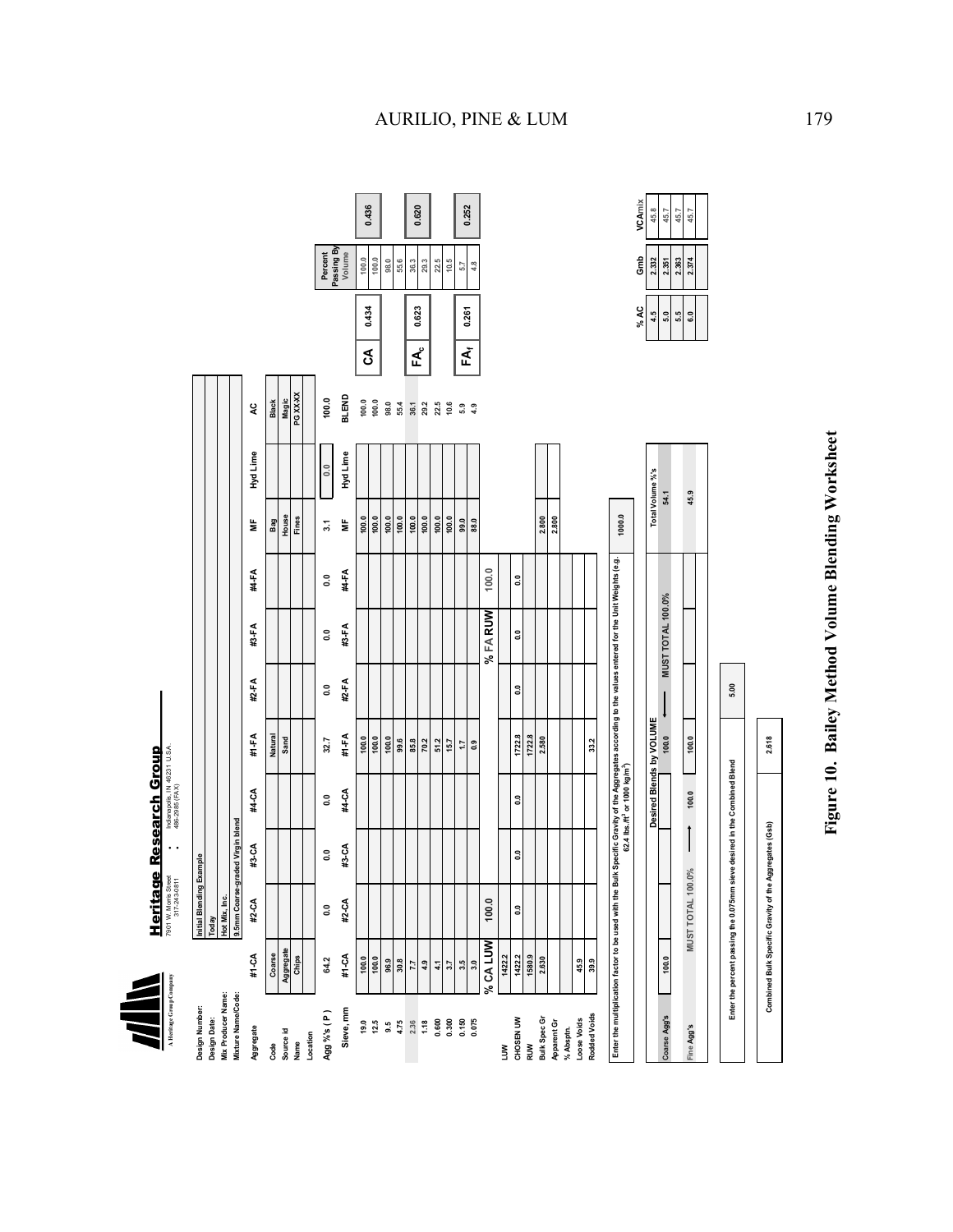

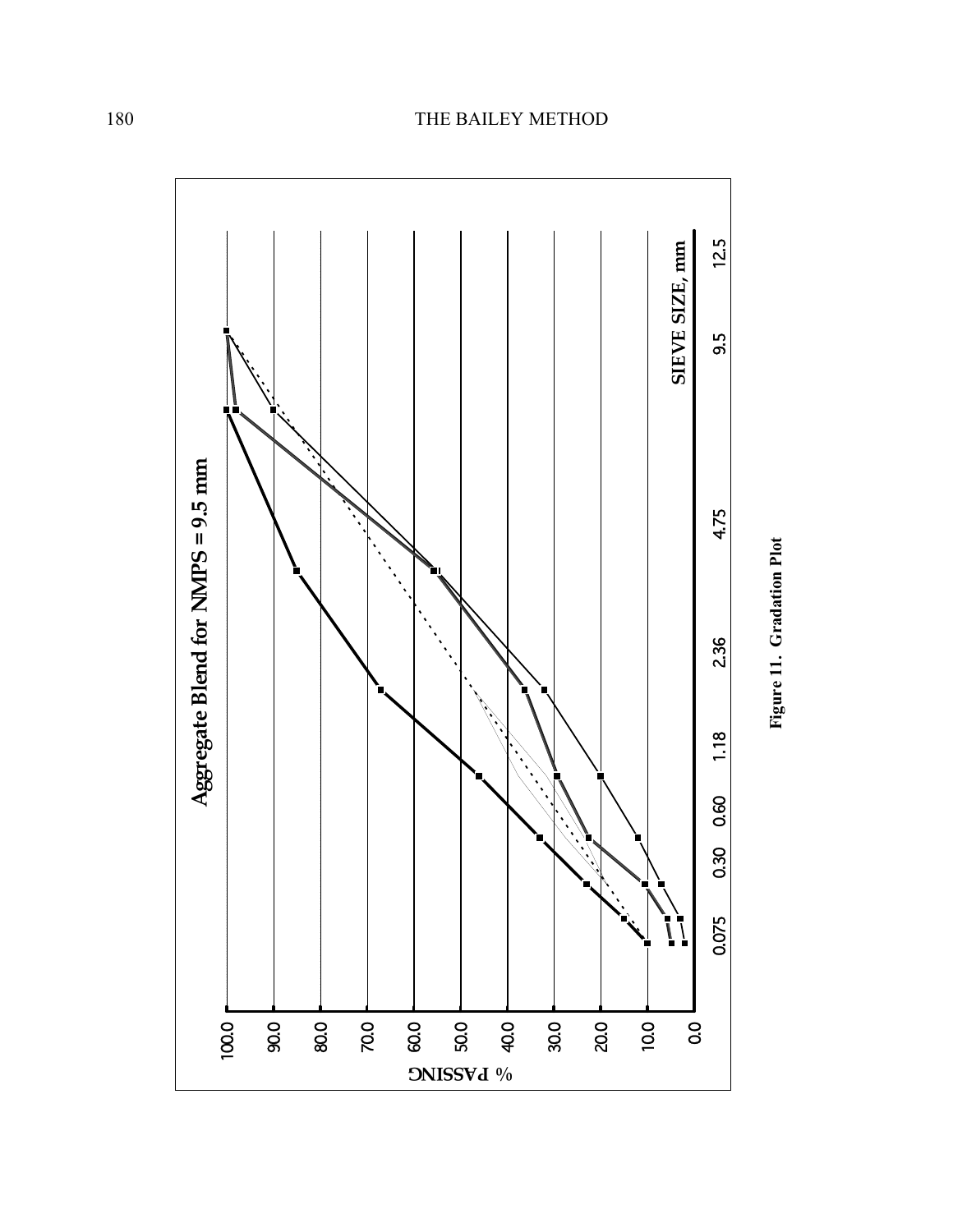| g achieved in the material above the PCS (the coarse fraction), which also influences the packing achieved in the fine |                              |                                 |                                                                                           |                               |                                 |                                | The CA Ratio relates to the packin                                                                                                                   |
|------------------------------------------------------------------------------------------------------------------------|------------------------------|---------------------------------|-------------------------------------------------------------------------------------------|-------------------------------|---------------------------------|--------------------------------|------------------------------------------------------------------------------------------------------------------------------------------------------|
| $0.35 - 0.50$                                                                                                          | 0.075<br>0.30                | 0.150<br>0.60                   | 0.150<br>0.60                                                                             | $\frac{0.30}{1.18}$           | 1.18<br>$\frac{30}{2}$          | 0.60<br>2.36                   | FA <sub>r</sub> Ratio                                                                                                                                |
|                                                                                                                        | 0.075mm                      | $0.150$ mm                      | 0.150mm                                                                                   | 0.30 <sub>mm</sub>            | 0.30mm                          | 0.60mm                         | TCS                                                                                                                                                  |
| stay > $0.40$ if possible<br>$0.35 - 0.50$                                                                             | $\frac{30}{2}$<br>1.18       | 0.60<br>2.36                    | $\overline{0.60}$<br>2.36                                                                 | $\frac{1.18}{4.75}$           | 4.75<br>$\frac{118}{11}$        | 2.36<br>9.5                    | FA <sub>c</sub> Ratio                                                                                                                                |
|                                                                                                                        | 0.30mm                       | 0.60mm                          | 0.60mm                                                                                    | 1.18mm                        | 1.18mm                          | 2.36mm                         | ပ္လိ                                                                                                                                                 |
| NMPS = $4.75$ mm, $0.30 - 0.45$<br>NMPS = 9.5mm, 0.40 - 0.55                                                           | 100% - 2.36<br>$2.36 - 1.18$ | $100\% - 4.75$<br>$4.75 - 2.36$ | $100\% - 6.25$<br>$6.25 - 2.36$                                                           | $100\% - 9.5$<br>$9.5 - 4.75$ | $100\% - 12.5$<br>$12.5 - 4.75$ | $100\% - 19.0$<br>$19.0 - 9.5$ | CA Ratio                                                                                                                                             |
| NMPS = 19.0mm, 0.60 - 0.75<br>NMPS = 12.5mm, 0.50 - 0.65                                                               | 2.36mm                       | 4.75mm                          | 6.25mm                                                                                    | 9.5mm                         | $12.5$ mm                       | 19.0 <sub>mm</sub>             | Half sieve                                                                                                                                           |
| $NMPS = 25.0mm, 0.70 - 0.85$<br>$NNPS = 37.5mm, 0.80 - 0.95$                                                           | 1.18 <sub>mm</sub>           | 2.36mm                          | 2.36mm                                                                                    | 4.75mm                        | 4.75mm                          | 9.5mm                          | PCS                                                                                                                                                  |
|                                                                                                                        | 4.75mm                       | 9.5mm                           | $12.5$ mm                                                                                 | 19.0 <sub>mm</sub>            | 25.0mm                          | 37.5mm                         | <b>NNPS</b>                                                                                                                                          |
| Information for Coarse-<br>Graded Mixes ONLY                                                                           |                              |                                 | in the three ratios of the table represent the percent passing for that particular sieve. |                               |                                 |                                | The following table is presented to summarize the ratios that are used in the various NMPS worksheets. Note that the<br>sieve size designations used |

The FA<sub>c</sub> Ratio relates to the packing achieved in the overall fine fraction. The SCS is used as the break between the particles that create voids, and the The **FAc Ratio** relates to the **packing** achieved in the **overall fine fraction**. The **SCS** is used as the **break** between the particles that create voids, and the particles that fill them. As the FA<sub>c</sub> Ratio increases, VMA and Voids decrease. particles that fill them. **As the FAc Ratio increases, VMA and Voids decrease.**

The FA<sub>f</sub> Ratio relates to the packing achieved in the material passing the SCS, considered the fine part of the fine fraction. The TCS is used as the break The **FAf Ratio** relates to the **packing** achieved in the material **passing** the **SCS**, considered the **fine part** of the **fine fraction**. The **TCS** is used as the **break**  between the particles that create voids, and the particles that fill them. As the FA, Ratio increases, VMA and Voids decrease. between the particles that create voids, and the particles that fill them. **As the FAf Ratio increases, VMA and Voids decrease.**

Figure 12. Ratio Guidelines for Coarse Graded Mixes included in the Excel<sup>TM</sup> Spreadsheets **Figure 12. Ratio Guidelines for Coarse Graded Mixes included in the Excel**TM **Spreadsheets**

# AURILIO, PINE & LUM 181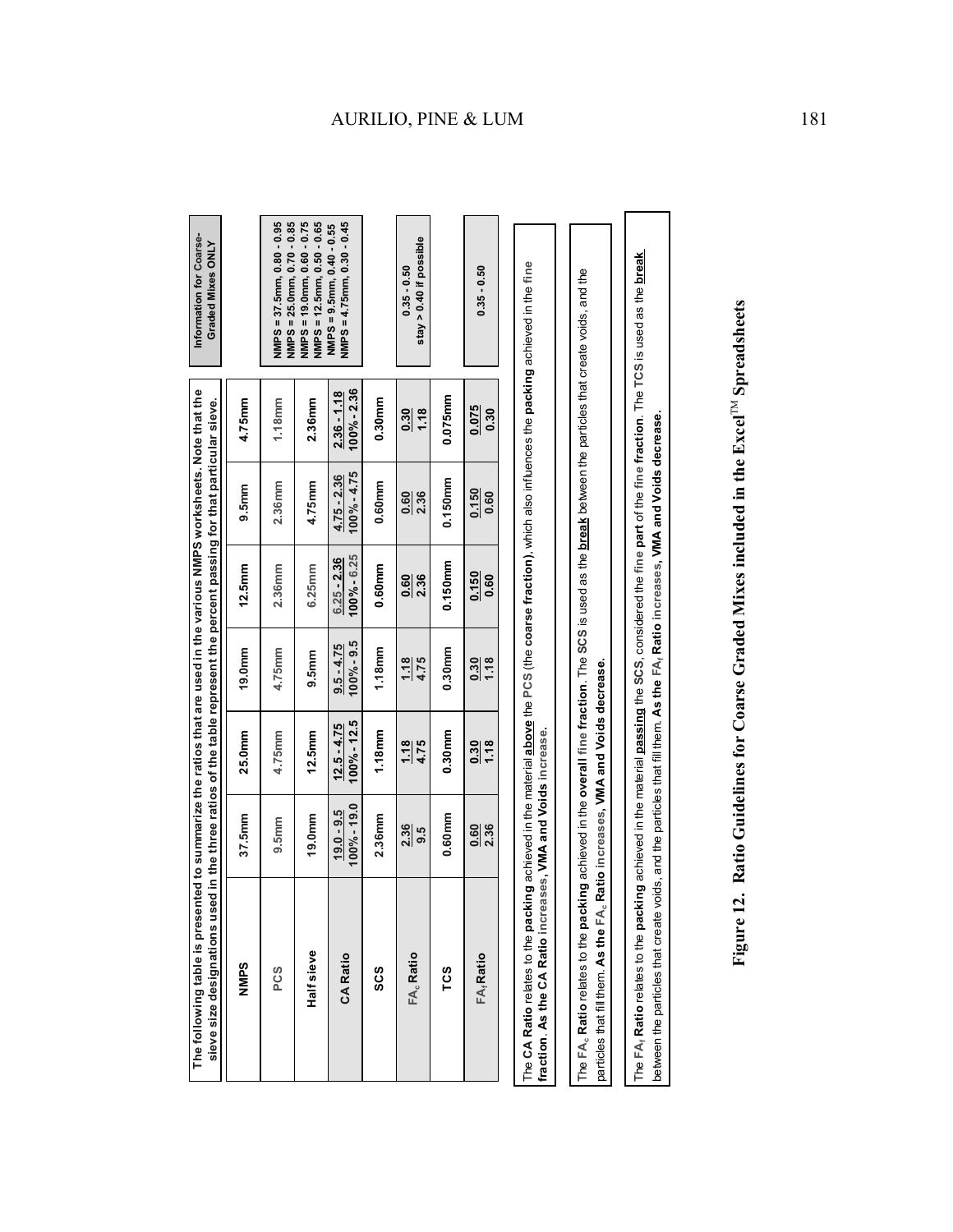Rut testing was conducted on a number of mixes to determine if any correlation exists between the Bailey principles and rutting. The data was analyzed to compare the following factors. Figure 13 shows a typical regression plot for one of the mixes studied.

- PCS vs. Rutting.
- CA Ratio vs. Rutting.
- $FA_c$  Ratio vs. Rutting.
- $FA<sub>f</sub>$  Ratio vs. Rutting.
- VMA vs. Rutting.
- Voids vs. Rutting.



#### **Figure 13. Correlation Graph, VMA versus Rutting**

In general, the data does not show a good correlation between rutting and anyone of the individual Bailey principles. This makes sense from the standpoint that each of the Bailey principles is a measure of aggregate packing for a particular fraction of the blend and not the overall blend. However, we know that the overall aggregate packing plays a role in rutting. Ideally, designer would like to relate a "total" factor for the combined Bailey principles to the degree of rutting (or whatever performance parameter we have) to the results achieved. This is potentially an area for further study in the future.

#### **5.0 CLOSING REMARKS**

The Bailey Method has been proven to be a useful and practical tool to help mix designers and quality control personnel better understand volumetrics and hot mix asphalt compactability. While there is still some trial and error involved, understanding the principles involved in the Bailey Method provides a good starting point for mix design and an invaluable aid when making adjustments at the plant or in the field to